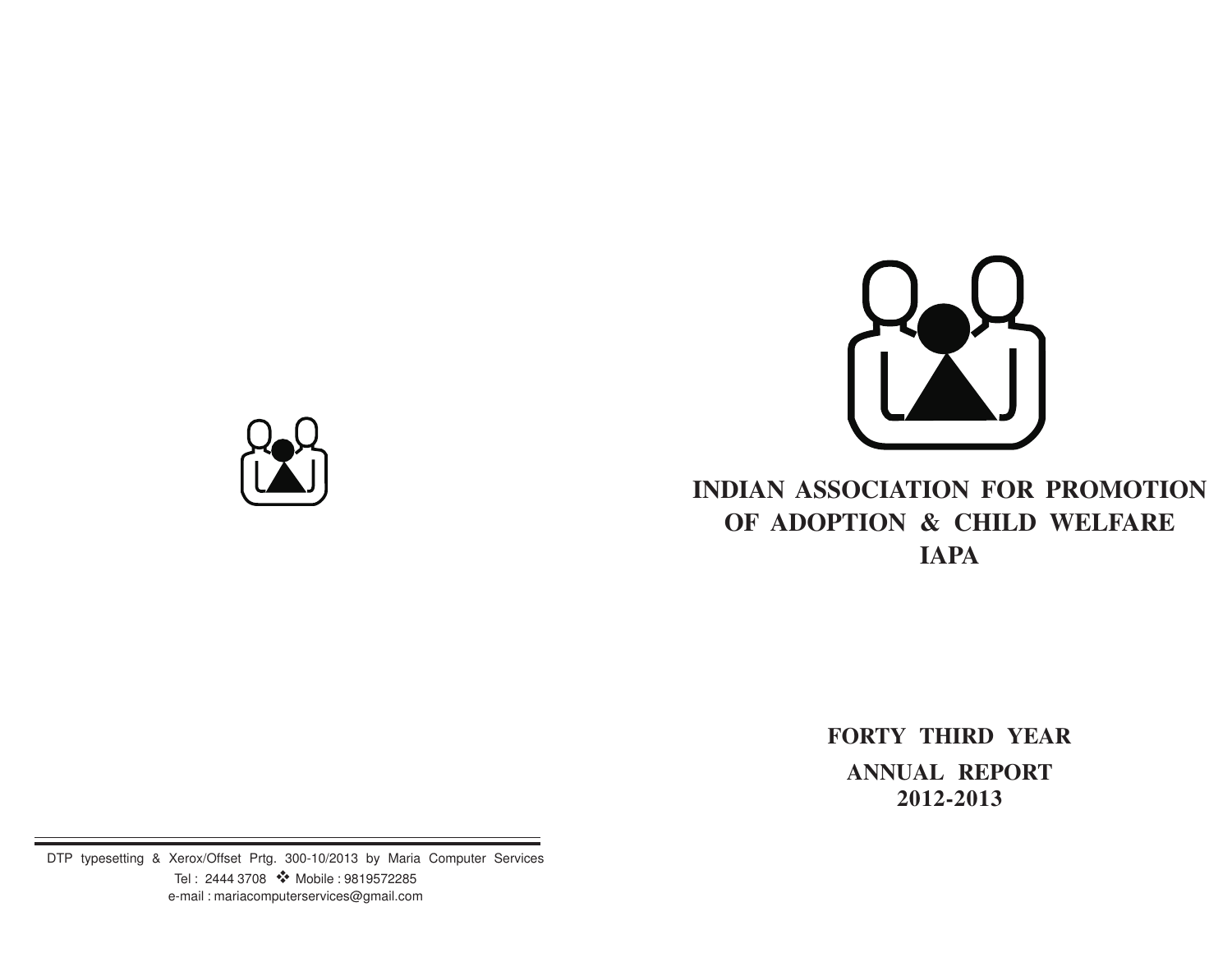

Ø The **VISION** of **IAPA** is for every **CHILD** to grow up with love and nurturance in the permanent security of a family; to have the opportunity for education and all-round development in a supportive environment.



**Indian Association for Promotion of Adoption & Child Welfare** 7, Kanara House, Mogul Lane, Matunga (W), Mumbai 400 016 Tel.: 2430 7076 ●Telefax: 2437 4938 ●Email: iapa@mtnl.net.in



Ø **IAPA MISSION** is to secure a nurturing family environment for the **CHILD,** so deprived, to preserve and strengthen the family of the **CHILD** facing crisis that destabilizes normal functioning, to provide assistance for education and opportunities for self-development of the marginalised **CHILD** through a range of supportive programmes, which enrich personality and enhance physical and emotional health and to work towards families' empowerment.

To engage in awareness creation, capacity building and advocacy for better standards in **CHILD** care services and to work at the levels of policy, practices and procedures to assure the **CHILD** his/her rights to family, education and participation.

# **ANNUAL REPORT & AUDITED STATEMENT OF ACCOUNTS FOR THE YEAR ENDING 31ST MARCH 2013**

**Income Tax Exemption Certificate No. DIT (E) / MC / 80G / 1876 / 2007 / 2008-09 VALID FROM 01/04/2008 TO 31/3/2011 FCRA No. 083780369**

**Registered under the Societies Registration Act XXI of 1860 : No. BOM / 37 / 1971 and The Public Trust Act of 1950 Registration No. F-2230**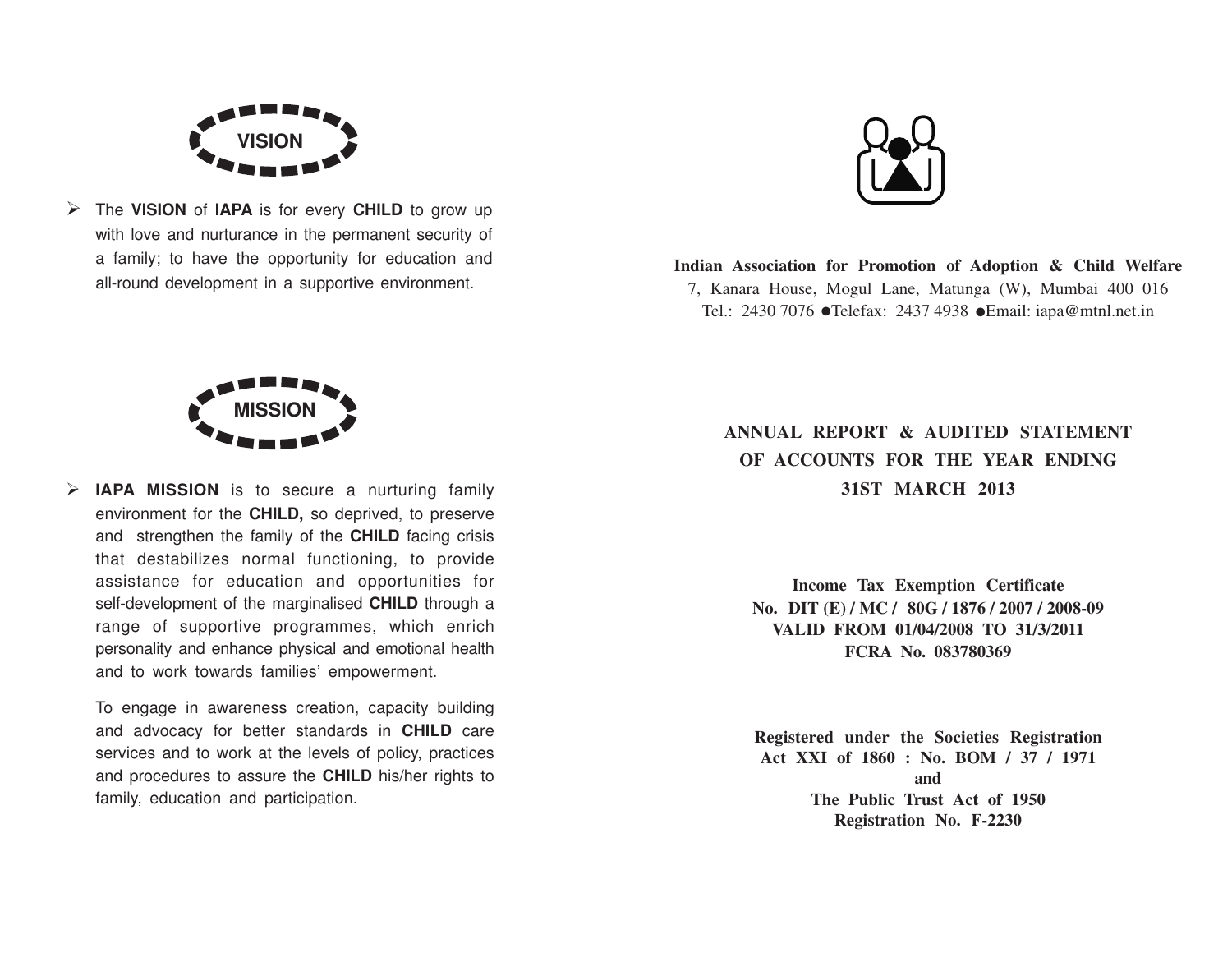## **INDIAN ASSOCIATION FOR PROMOTION OF ADOPTION & CHILD WELFARE (IAPA)**

#### **HEAD OFFICE :**

#### **PROJECT OFFICE :**

| Flat-7, Kanara Br. C.H.S. Ltd., | 40, West Khetwadi BMC School    |
|---------------------------------|---------------------------------|
| Mogul Lane, Matunga (W),        | Khetwadi 5th Lane,              |
| Mumbai 400 016                  | Girgaum, Mumbai 400 004         |
| E-mail: iapa@mtnl.net.in &      | E-mail: iapakhetwadi2@gmail.com |
| iapacw1970@gmail.com            | Phone: 2388 5981                |
| Phone: 2430 7076                | Telefax: 2389 4106              |
| Telefax: 2437 4938              |                                 |

#### **Website : www.iapacw.org**

# **CHAPTERS**

**of IAPA**

#### **VIDARBHA CHAPTER : MARATHWADA CHAPTER :**

#### **VARADAAN**

#### **SAKAR**

C/o. 349/2, Maharashtra Gandhi Smarak Nidhi Bajaj Nagar Nagpur - 440 010 Phone : 0712-5640687 Email : varadaan\_ngp@yahoo.com

Flat No. R-2 Chandrapushpa Sankul Kalda Corner, New Shreyanagar Aurangabad - 431005 Phone : 0240-2347099 Email : sakaradoption@rediffmail.com

# **INDIAN ASSOCIATION FOR PROMOTION OF ADOPTION & CHILD WELFARE (IAPA)**

**ANNUAL REPORT – 2012-2013**

#### **PRESIDENT'S MESSAGE** :

It gives us pleasure in presenting the Annual Report for the year 2012 – 2013, the 43rd year of the Indian Association for the Promotion of Adoption and Child Welfare.

An event of significance to us took place in December 2012 to mark completion of 40 years of **IAPA**'s existence in the year 2010. Founder Members, partners, colleagues, donors, well wishers, and staff of **IAPA** got together at a function. This was a celebratory event where the Publication **"40 years of Making a Difference"** and a Film that tells about **IAPA**'s work were released.

Reaching out to children without parental care, children in vulnerable families and other children in need of care and protection continues to be our focus of concern the integrated approach remains constant in servicing children in different situations of vulnerability.

The adoption programme requires close and careful attention to the details in complying with the regulatory conditions, while at the same time attending to the child and the families concerned with utmost care and sensitivity. It is a deeply satisfying experience when the child is finally united with the adoptive family. It is painful though, that some children have to remain behind due to their Special Needs. On the other hand, it was heartening to see restoration of the four children with their birth family. Outreach programmes to promote Safe Surrender of Children in a place of safety, is an activity sustained throughout the year.

In serving children who are affected by crisis in their family and those who need support for continuing education, convergence of a multitude of support services facilitate a holistic development of the child, and strengthening of the family.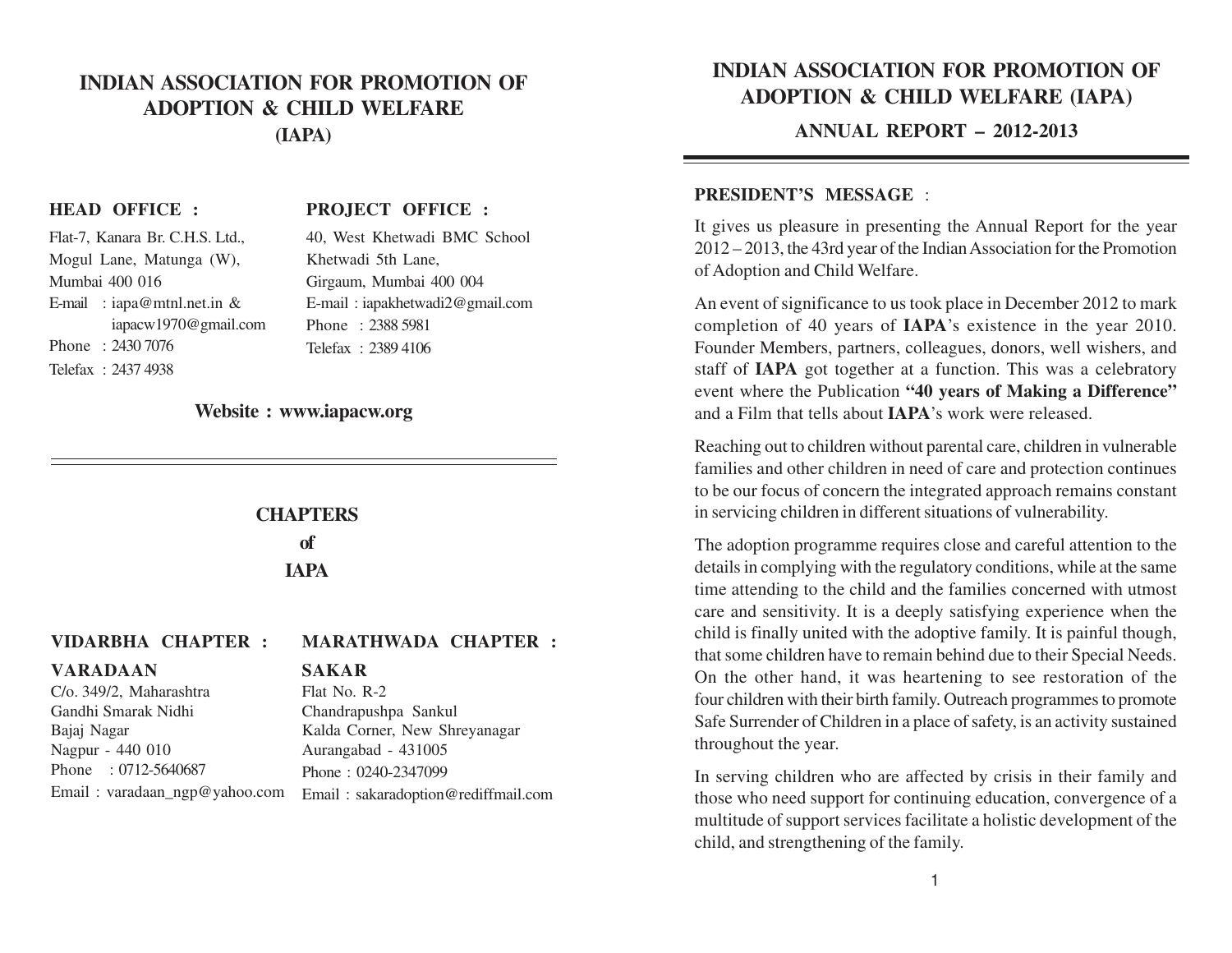The Family assistance programme enables a large number of children to remain in the warmth and security of their single parent or the next kin. Educational Sponsorship programme encourages and sustains education and development of the underprivileged. Positive results are seen in the number of fewer children dropping out of schools. A noteworthy percentage are pursuing higher education in Commerce, Computer Science, and Vocational Courses in nursing and similar vocations.

The Rural Sponsorship Project is forging ahead. Support from well wishers, has encouraged some students to continue their education beyond Std. X, who otherwise, would have ended up taking menial jobs in the city, due to financial constraints. The local committee enthused by the high rating awarded to the school by the Education Board, are hopeful of receiving a grant from them, for management of the school.

The continued support of Bombay Community Public Trust (BCPT ) has enabled **IAPA** to continue operating the Life-Skills programme in a school, in conjunction with our Mental Health Programme.

In achieving the goal of serving children and families living in difficult circumstances, the social worker plays a very crucial role. Through rapport building, tapping resources within **IAPA** as well as the outside agencies and government schemes she builds a sense of hope and mobilizes the inner resources of the families, as well as the children.

As the list in this report shows, we have with us a vast number of partners, donors, sponsors and volunteers in pursuing the mission of serving the child in need of care and protection. We are most thankful to them for their contributions and their continued interest. We also acknowledge the dedication and commitment of the **IAPA** Team members, many of whom have been with us for a number of years.

Ms. Najma Goriawalla, President, **IAPA**

# **INTERVENTION PROGRAMMES**

# **FOSTER CARE & ADOPTION FOR THE CHILD WITHOUT PARENTAL CARE**

# $\%$

# **EDUCATIONAL SPONSORSHIP FOR THE UNDERPRIVILEGED CHILD**

**`**

# $\frac{1}{2}$

**FAMILY ASSISTANCE FOR THE CHILD IN FAMILY CRISIS FAMILY PRESERVATION & EMPOWERMENT ALTERNATIVE FAMILY CARE**

# $\mathcal{L}$

# **CHILD GUIDANCE CENTRE PROMOTION OF EMOTIONAL HEALTH FOR THE STUDENT COMMUNITY**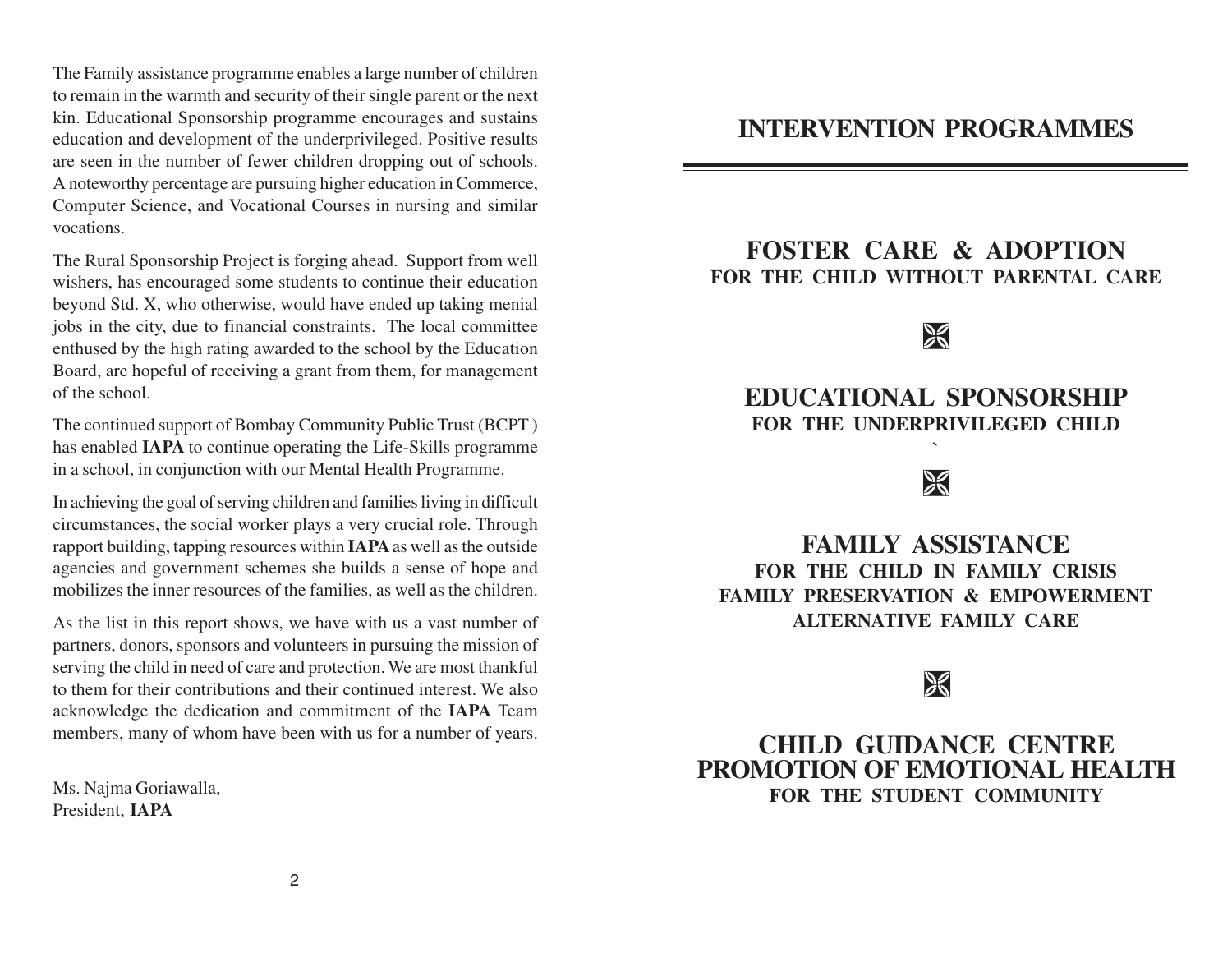#### **FOSTER CARE & ADOPTION**

Adoption is the most preferred option for children who are decidedly in need of a permanent family. Such children are either given up by the birth parent/s or found abandoned. **IAPA**'s intervention starts with the relinquishing parent in the first case. The parent/s is referred for assistance and counseling. In the latter case, the **Child Welfare Committee (CWC)** refers the child to **IAPA** directly for immediate care and further rehabilitation. In either case, CWC is the monitoring and the sanctioning authority through out the entire process of the child's rehabilitation, as mandated under the Juvenile Justice Act 2006.

All children received in care are placed with foster families who are working with **IAPA**. Many of our families have been fostering children for a long time with us. Their ability and motivation is enhanced by close support and supervision; as well as through talks by child development experts. Thus, it is ensured that the child receives quality care and right nurturance within a foster family until such time that he/she is legally declared free for adoption by CWC and the adoption process of placement is completed. A few children who cannot be placed because of their medical condition or mental attributes remain in foster care for long care or are placed in an institution with suitable care for their special condition.

Prospective adoptive parents (PAPs) are counselled and assessed for their eligibility before a suitable child is placed and legalization of the adoption is completed. These procedures are mandated by the **Central Adoption Resource Authority (CARA)** to ensure that the adoption is done in the best interest of the child.

#### **FOSTER FAMILY CARE SERVICES :**

Foster families are recruited under the mandated guidelines and the services are operated in a dynamic way. Orientation and regular meetings of the foster families are held. These allow deliberations, mutual learning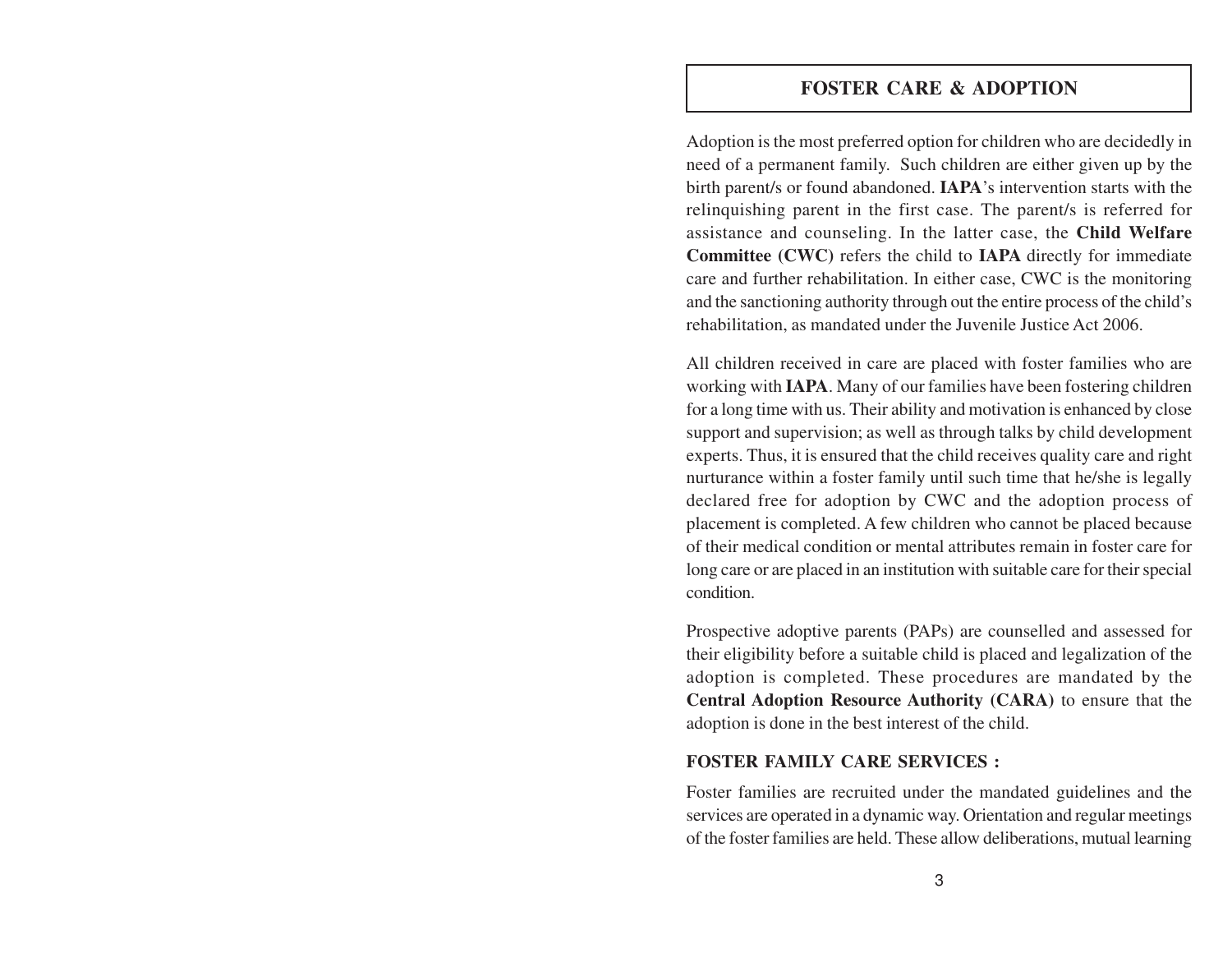and learning from experts on issues that arise in individual cases. Temporary care is also provided to children, whose parent/s are undecided about relinquishment of their child, even beyond the mandated reconsideration period. In four instances birth parents were helped to take the child back after they were ready to revoke their earlier decision.

We laud the commitment of our foster families and a yeoman service they do in nurturing children in their care. They work closely with the doctors attending to our children and we are ever grateful to them too for their support. Even after the adoption, many adoptive families maintain contact with the foster family, a link which can be of great meaning to the child in constructing his/her life story.

Our sincere thanks go to our esteemed donors, for, their help enables us to provide quality care to the child, within warmth and personal care of a family.

| Number of families who fostered children              | 10                    |
|-------------------------------------------------------|-----------------------|
| Recruitment of new families and their<br>orientation, | っ                     |
| Capacity building for foster families                 | $3*$                  |
| Foster Family Get Together                            | All family<br>members |

#### **Foster Family Services over the year 2012-2013**

\* 1. Important cues on maintaining physical and mental health.

- 2. Discussion on interpersonal relationship and communication
- 3. Stress management

#### **Children fostered during the year 2012-2013**

| Sr.No. | Children in foster families                            |                | Male Female Total           |    |
|--------|--------------------------------------------------------|----------------|-----------------------------|----|
|        | Children awaiting adoption<br>from previous year/s     | $\overline{2}$ |                             |    |
| 2      | Children received during the year                      | 6              | 12                          | 18 |
| 3      | Children with special need in<br>permanent foster care |                | $\mathcal{D}_{\mathcal{L}}$ |    |
|        | Grand Total                                            |                |                             |    |

#### **Children fostered and Restored \*\*with Biological Parents**

| Male | Female | Total |
|------|--------|-------|
|      | -      |       |

\*\*Faced with overwhelming circumstances, some birth parent/s decide to give up the child at his/her birth. Due to the hurdles they face, they do not see any immediate prospect of overcoming them to accept parenthood. Given the time, support and desire for parenting the child, some are able to reconsider the decision and prepare themselves to take the child back for good. Such happy reunions took place in four cases during this year.

#### **ADOPTION SERVICES :**

Adoption services start with responding to the enquiries related to adoption. A continuous stream of enquiries are received, both nationally and internationally, over the phone, by mail or in person Many of them are from those going through the consideration of adoption as an alternative for thmselves. Others are from a friend or a family of a potential adopter. Preliminary service thus consists in providing information about eligibility, convenient adoption agency, the paperwork and the process depending on the situation of the enquirer.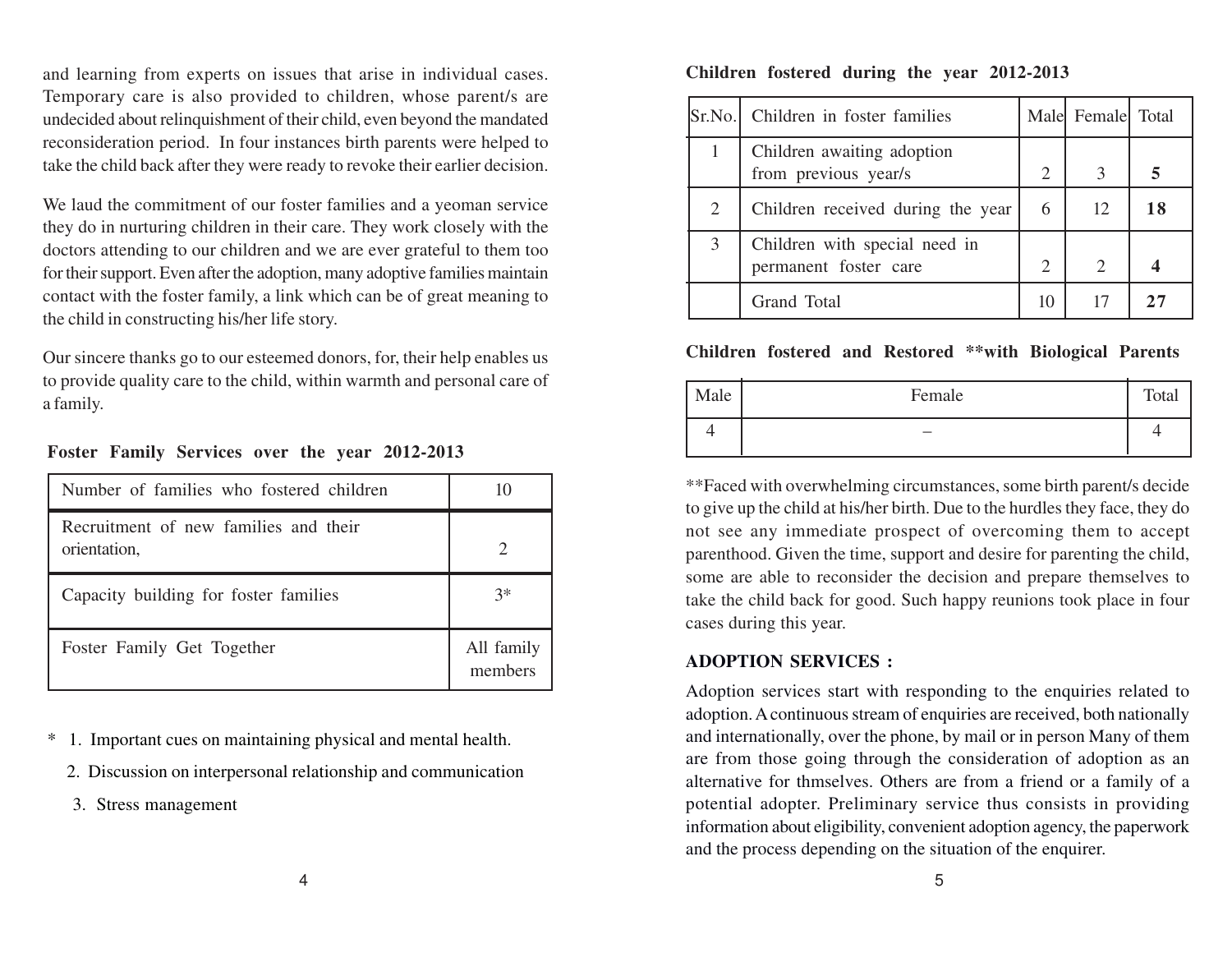Prospective adoptive parent (PAP) is registered only once the required papers are submitted by them. Only a small number of enquiries result in registration. The long process of interaction with the PAPs, during the Home Study, preparation of a Home Study Report, matching with an awaiting child under the **IAPA** care or under the care of another agency, filing of petition in the court, and completing legal process may span months to a year. The Adoptive parents are helped through the registration for adoption and the mandated follow up support for two years thereafter. Follow up reports are sent to the designated authorities as required.

In addition to the placement process as mandated, **IAPA** holds Pre adoption orientation meetings for a group of registered PAPs. They serve to communicate information and guidance collectively, as, an adoptive parent along with the **IAPA** staff resource the meeting. The meetings are also cathartic, as parents discover that their fears are not unique and they achieve more comfort in their decision..

#### **Pre-Adoption Services :**

|   | <b>Sr. No   Pre-Adoption Service</b>            |     |
|---|-------------------------------------------------|-----|
|   | Enquiries attended in person at the IAPA office | 110 |
| 2 | Enquiries attended by mail                      | 65  |
| 3 | Enquiries attended on telephone                 |     |
| 4 | Families registered for adoption                |     |
| 5 | Orientation meetings with prospective adopters  |     |
|   | in groups                                       |     |
| 6 | Only for Home-study                             |     |

**Adoption Placement :**

| Children placed in Adoption                                                                     | $In-$<br><b>Country</b> |   | Inter-<br>  Country |   |
|-------------------------------------------------------------------------------------------------|-------------------------|---|---------------------|---|
|                                                                                                 | M                       | F | M                   | F |
| Placement – matching of adoptive parents<br>& child in IAPA care                                |                         |   |                     |   |
| Placement of the child with the intending family,<br>pending completion of the Court procedures |                         |   |                     |   |
| <b>TOTAL</b>                                                                                    | 6                       | 6 |                     |   |
| <b>GRAND TOTAL</b>                                                                              |                         |   | 13                  |   |

#### **Post Adoption Services :**

Beyond the two years of mandated follow –up, contacts are maintained through programmes such as, the **Annual 'Family Meet'**, exper<sup>t</sup> individual counseling to adoptive families and adoptees who have encountered difficulties attributed to their adoptive status, holding of interactive sessions on topics of common interest to adoptive families and responding to some adoptees searching for their roots.

| S.No. | Post-adoptive services                                                                   | Reach |
|-------|------------------------------------------------------------------------------------------|-------|
|       | Services to adoptive parents for obtaining<br>birth certificates, documents and passport | 32    |
|       | Post-adoption counseling                                                                 | 11    |
| 3     | Get-together of adoptive families                                                        | 150   |
|       | Workshop on Sharing the Fact of<br>Adoption                                              | フフ    |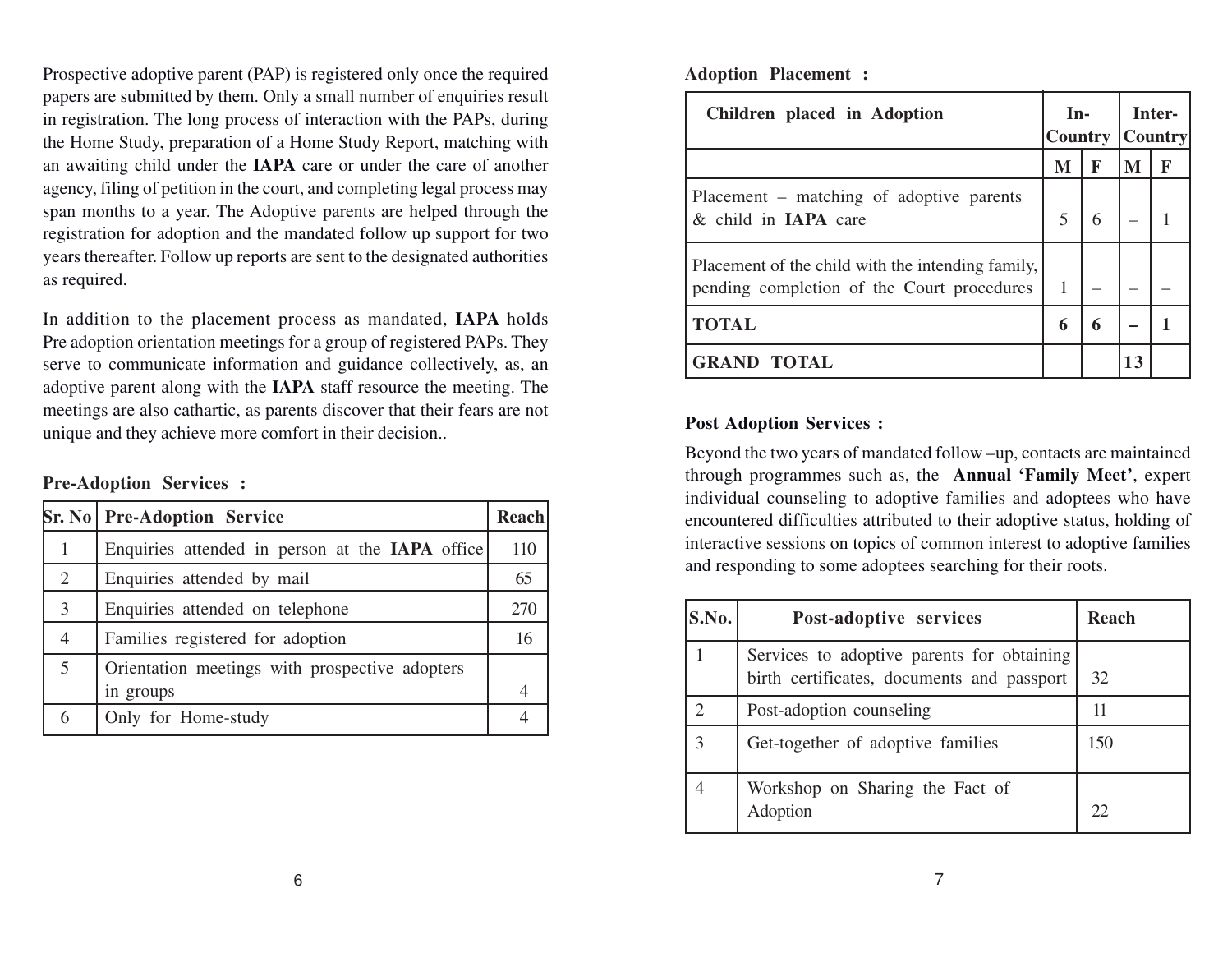### **Annual Family Meet of Adoptive Parents – March 02, 2013**

'A Child Gives Birth to a Family'. This was the opening statement made by an adoptive father, comparing the **IAPA** Family Meet held on March 2nd, 2013. An adoptive mother of an eight year old daughter expressed a similar refrain, observing that adoptive parents have done no favour to the child, as people commonly believed. It was the child that gave them the good fortune of being parents. The Fancy Dress Competition and Talent Contest held at the function amply reflected the joy on their faces of being proud adoptive parents. Enthusiasm and camaraderie marked the well attended occasion, parents interacted with other adoptive parents, with the foster mothers, as well as with prospective adoptive parents who were keen on seeking information and firsthand experience. Over the last few years, our adoptive parents have taken over the major responsibility in planning and conducting the programme. Their efforts were appreciated by those present, as well as by **IAPA**.

#### **Adoption Awareness Week (AAW) November 14-20, 2012**

The week coinciding with Children's Day, was observed as usual, the focus this year being on 'Safe Surrender 'of children. The Week is now observed on a national level throughout the country, as declared by CARA.

#### **PREVENTION OF CHILD ABANDONMENT: OUTREACH FOR SAFE SURRENDER :**

Our Outreach Programme continues to focus on promotion of safe surrender of children in a place of safety, preventing direct placements and facilitating their rehabilitation through established social / legal procedures. To communicate the message of safe surrender of children, strategies, addressing various target groups, included :

- ◆ Audio Visuals (AVs) produced by **IAPA**, depicting an unwed mother's anguish over the future of her child; and highlighting her safe surrender were shown on local cable TV networks, some national channels and theatres. These elicited several inquiries.
- Awareness Creation Programmes with the cooperation of the Health Department of the Mumbai Municipal Corporation, Community Health Workers (CHWS), nurses and doctors attached to Community Health Centres are being addressed throughout the

city. The health personnel's direct interaction with disadvantaged communities at the grass root levels facilitates detection of vulnerable cases and guidance to appropriate resources. Material used :

◆ Banners – Banners with the **IAPA** Helpline Contact Phone Number were put up at Suburban Railway Stations.

A Document on Safe Surrender of Children in Need of Care and Protection has been prepared by **IAPA** at the request of CARA (Central Adoption Resource Authority). It identifies the vulnerable groups, established procedures for their protection, and elaborates on the consequences of bypassing them; the target groups that need to be addressed; measures to sensitize them and strategies to facilitate and promote Safe Surrender of Children.

## **List of Outreach Meetings :**

| <b>Date</b>                    | <b>Programme</b>                                                                                                     | <b>Target</b>                    |
|--------------------------------|----------------------------------------------------------------------------------------------------------------------|----------------------------------|
| 21.5.2012                      | Programme on 'Prevention of Abandonment'<br>at Chandanwadi Health post, Marine Lines,<br>Mumbai                      | Nursing Staff<br>and CHVs        |
| 29.5.2012                      | Programme on 'Prevention of Abandonment'<br>at Naigaon B.M.C Hospital, Naigaon,<br>Mumbai                            | Nursing Staff<br>and CHVs        |
| 14.9.2012<br>to<br>11.10.2012  | Screening of Audio-visual 'Parvarish Aur<br>Parivar, Har Bacche Ka Adhikar' in various<br>cinema houses              | General Public                   |
| 5.10.2012                      | Programme on 'Prevention of Abandonment'<br>at K.E.M. Hospital, Mumbai                                               | RMO's<br>$\&$<br>Faculty persons |
| 21.10.2012<br>tο<br>20.11.2012 | Display of flex banner on 'Safe Surrender' at<br>the railway stations - CST, Parel, Byculla,<br>Dadar & Chinchpokali | General Public                   |
| 29.1.2013                      | 'Adoption & its Legal Aspects' – An Online<br>Talk Time programme on IBN-Lokmat, a<br>Marathi Channel                | General Public                   |
| 15.3.2013                      | Programme on 'Prevention of Abandonment'<br>at Thane Civil Hospital, Thane                                           | <b>Hospital Nurses</b>           |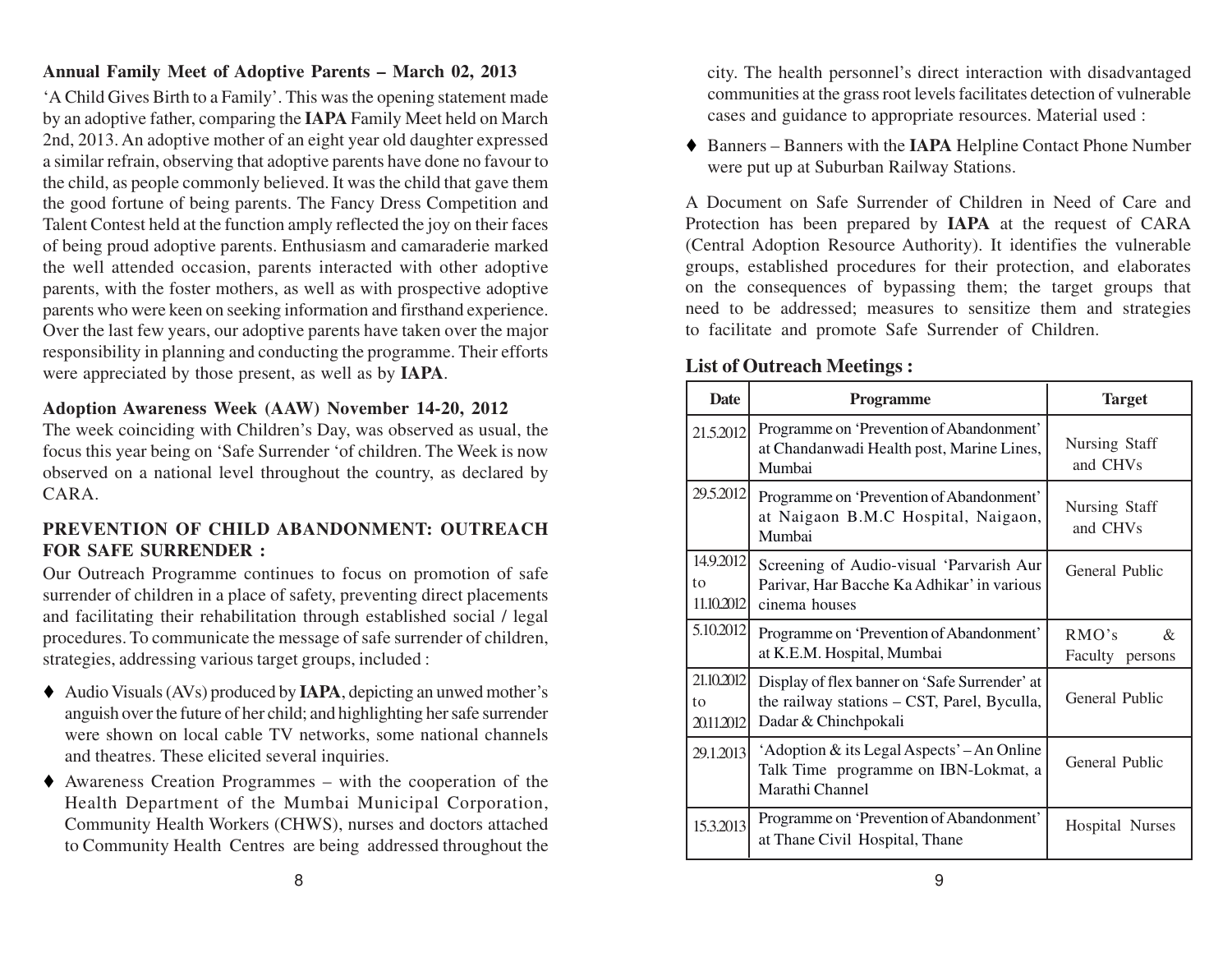For the child's well-being and overall development it is necessary that certain minimum physical and emotional needs are met by the family. The family that is stricken by crisis is often helpless to meet them. In some cases the child is left inadequately cared for with a relative when the parents are terminally ill or are no more. **IAPA** intervention in such cases aims to offer an alternative to prevent traumas to the child due to neglect or to separation of the child by placement in an institution. Supports are rendered under this family assistance programme, **the Bal Sangopan Yojana (BSY)** of the State Government. A large number of these cases are referred by the **Child Welfare Committee (CWC)** when the care giver applies for placing the child in an institution. Since BSY covered a limited number of 85 - cases, funding was sought to reach out to those in need who were left out by the Scheme. **Since the year 2008 Housing Development Finance Corporation (HDFC)** has extended funding support for the Scheme. Funding for 45 cases is received from them during the year under review.

Close interaction with the care giver, who may be a single parent or relatives make a crucial difference in meeting the goals of empowering the child and strengthening the family. The assistance is not limited to financial aid. The case worker draws on various support services that have continuously evolved in the service to these children. These include among others: coaching classes, medical aid to the child and the family members; vocational guidance and training given to the child as well as siblings; personality development and career guidance programmes; micro – credit, where a small loan is given to the family members to make them self reliant.

**A Case History to illustrate an impact of the programme in an individual Child's life :**

#### **CASE STORY : Ketan Pawar**

*Life took a turn for the worse for Ketan, an otherwise healthy and carefree school going boy studying in Std. II. Starting with just the difficulties standing, sitting and walking, his ailment soon made him totally immobile and bed ridden. Since Ketan's parents died, his 63 year old paternal grandmother, a domestic worker, is bringing him up for the last five years. Today Ketan is nearly 13 years of age.*

*Diagnosed with a rare genetic disorder which weakened his muscles and limbs, there was a ray of hope for Ketan in the Stem Cell Therapy. He is helped with multiple supports to undergo the treatment that has included surgeries. A first surgery in the Sion Hospital has made it possible for him to at least sit. He has still to undergo two more surgeries. The doctors are hopeful that this will put him back on his feet again.*

*Ketan is provided financial assistance through Bal Sangopan Yojana. Apart from raising funds for his surgery and providing nutritional support, the agency has also enrolled him in a day care school for the physically handicapped children where apart from regular physiotherapy and vocational training his schooling is taken care of. The school has also provided a wheel chair. Ketan is enthused about learning now that he is more mobile. Life is looking up, for the child and his grandmother, despite their very meagre resources. Support given to the grandmother throughout the turbulent times has enabled her to cope with the un-surmountable odds and support Ketan through the ordeal.*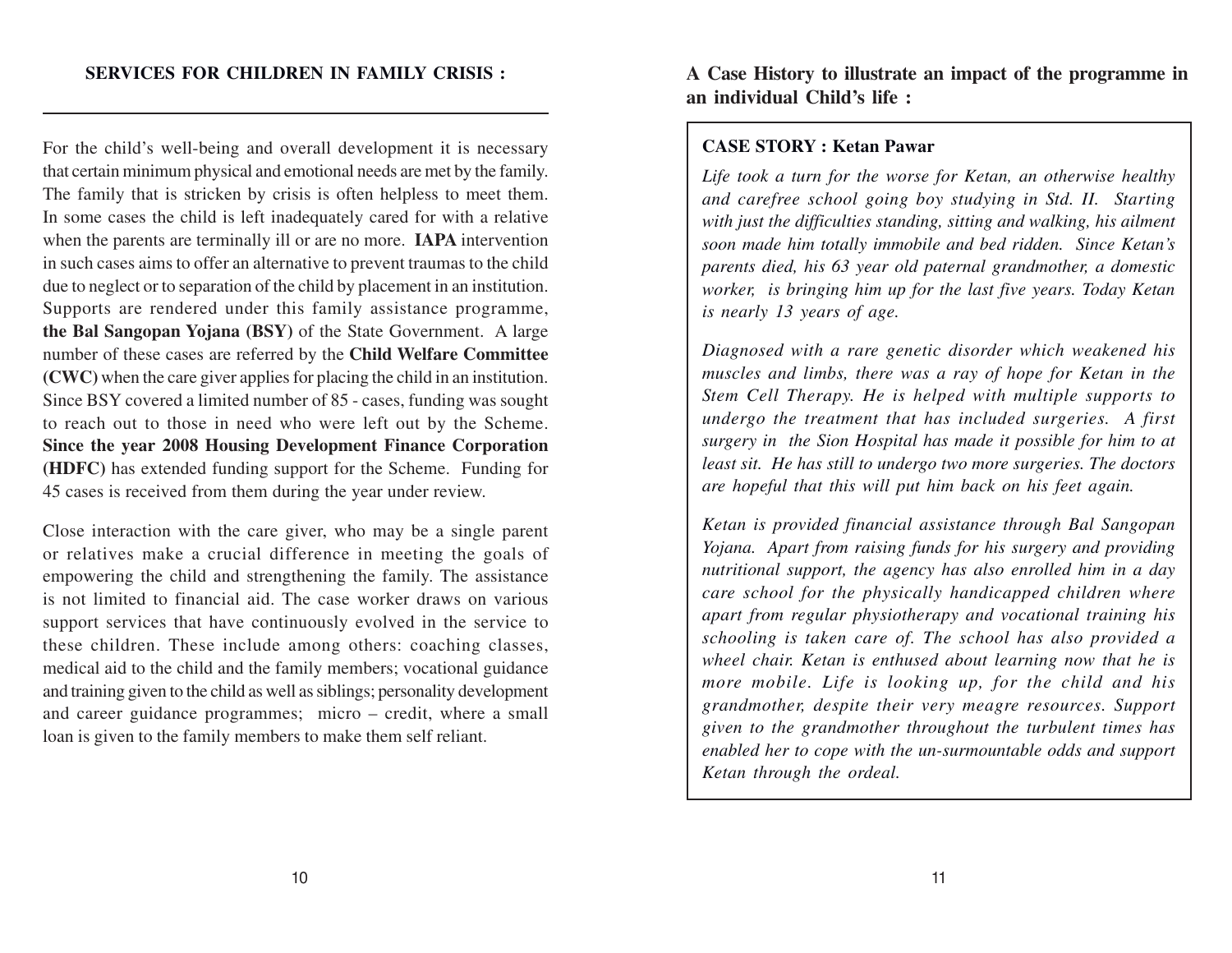**Distribution of the Categories Of Children, Their Care Givers and The Child's Status :**

**Gender Ratio of children :**

| Girls | <b>Boys</b> | Total |
|-------|-------------|-------|
|       | 35          |       |

| The Care Givers:                  |    |  | The Child's Status: |    |
|-----------------------------------|----|--|---------------------|----|
| Relatives                         | 53 |  | Destitute           |    |
| <b>Biological</b>                 | 31 |  | Single Parent       | 28 |
| Parent/s                          | 01 |  | <b>Both Parents</b> | 03 |
| Unrelated<br><b>Foster Family</b> |    |  | Orphans             |    |
| Total                             | 85 |  | Total               | 85 |

#### **Distribution of HDFC- support :**

Seven children are looked after by single mothers who are HIV positive and eight children by single parents in difficult circumstances.

| Girls | Boys | Total |
|-------|------|-------|
|       |      |       |

#### **Individual Donor support :**

Individual donors have come forward to extend their help to such children and the families fostering them. At present seven children are supported under Private Foster Care program.

| Girls | <b>Boys</b> | Total |
|-------|-------------|-------|
|       |             |       |

## **SPONSORSHIP : EDUCATION & DEVELOPMENT OF THE UNDERPRIVILEGED CHILD**

The sponsorship programme, which began in 1995, continues to support education of underprevileged children studying in the Municipal schools of B, C, D & E Wards. Illiteracy, poverty and other debilitating factors such as alcoholism, illness and uncongenial environment of overcrowding or lacking in proper shelter combine to some children dropping out of school without achieving any meaningful education.

**IAPA** intervention with the monetary support, counseling and other support measures encourage, sustain and enrich the child to realize his/her potential. Through school and home visits as well as supportive services like Child Guidance Centre, coaching help, vocational guidance, training support, medical help as well as other personality development programmes play a major role in the continuation of the child in the educational stream..

With **IAPA**'s intervention over the years, the drop out rate in these schools has come down. More students are now not only opting for higher education but also for professional courses. All these developments have been possible because of the solid support from individuals, Trusts, Institutions and Corporate bodies from within as well as outside the country.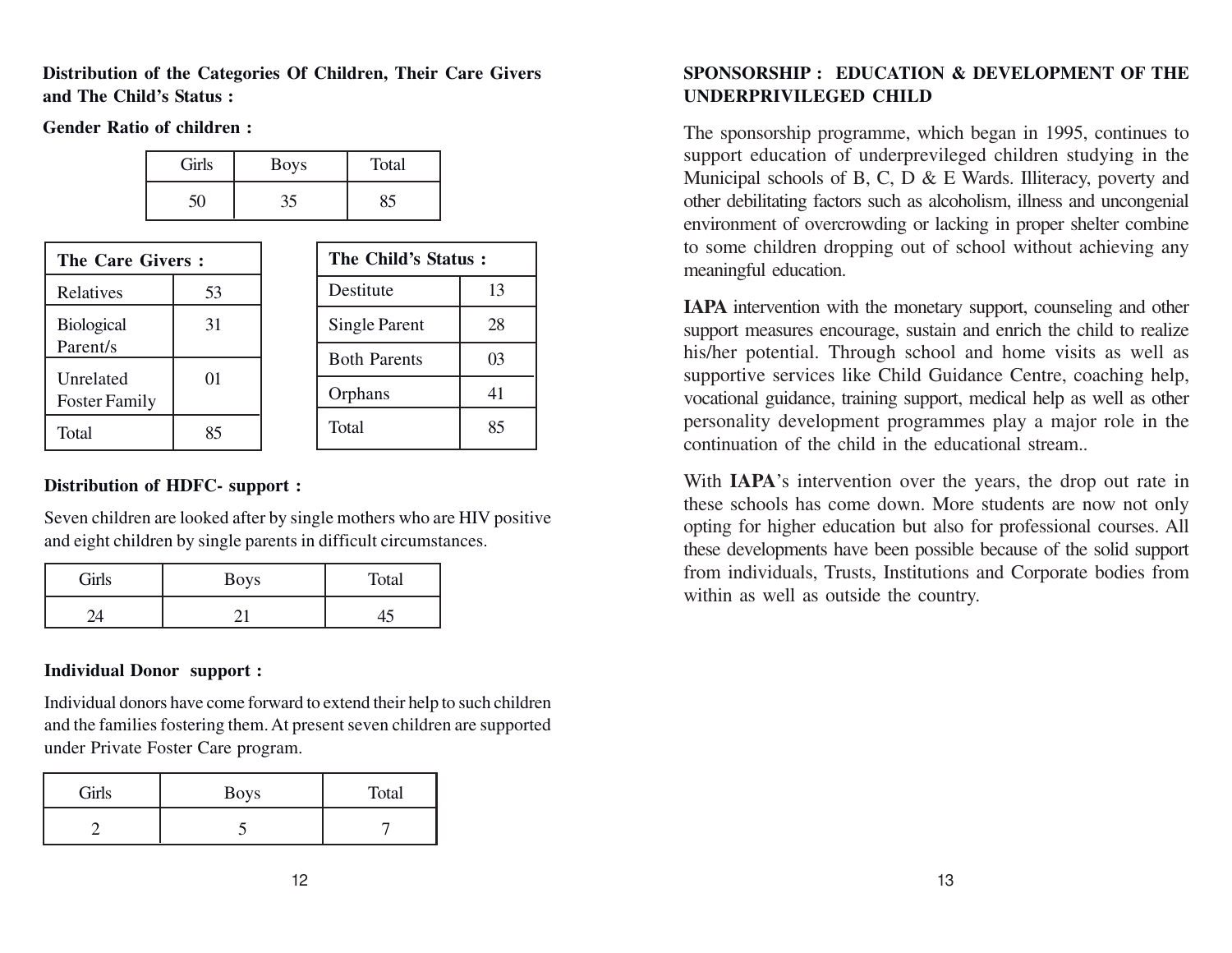| <b>PROJECTS</b>                                            | <b>School</b><br>Going   |             |                          | <b>College</b><br>Going | <b>Vocational</b> |              | <b>Total</b> |
|------------------------------------------------------------|--------------------------|-------------|--------------------------|-------------------------|-------------------|--------------|--------------|
|                                                            | <b>Girls</b>             | <b>Boys</b> | <b>Girls</b>             | <b>Boys</b>             | <b>Girls</b>      | <b>Boys</b>  |              |
| The Jamnadas &<br>Kantaben Chatwani<br>Sponsorship Project | 30                       | 23          | 30                       | 8                       |                   | 3            | 94           |
| Terre des Homme<br>(Tdh)                                   | 34                       | 23          | 36                       | 24                      | $\mathbf{1}$      | $\mathbf{1}$ | 119          |
| IAPA-TdH<br>Rural Project                                  | 22                       | 17          |                          |                         |                   |              | 39           |
| Chance Of Life                                             | 72                       |             | 29                       |                         |                   |              | 101          |
| Individual<br>Sponsorship                                  | 47                       | 31          | 13                       | 8                       | 1                 | 1            | 101          |
| M.D.Thackersey<br><b>Trust</b>                             | 30                       |             | 8                        |                         | 2                 |              | 40           |
| Mumbadevi Trust                                            | 4                        | 6           | $\overline{\phantom{0}}$ |                         |                   |              | 10           |
| Meera Srinivasan<br><b>Scholars</b>                        | $\overline{2}$           | 1           |                          | $\mathfrak{2}$          |                   |              | 5            |
| IAPA Sponsorship                                           | $\overline{\mathcal{L}}$ | 8           | —                        |                         |                   |              | 12           |
| <b>TOTAL:</b>                                              | 245                      | 109         | 116                      | 42                      | $\boldsymbol{4}$  | 5            | 521          |

**Children supported under the Sponsorship Programme :**

#### **OUR SPONSORS AND PROJECTS :**

**Terre des Homme (TdH) Denmark : Urban Project**

This year we were fortunate to have the support and personal attention from the **President of TdH-Denmark, Ms Dorthe Kristensen** for children sponsored under the TdH urban project, under which Khetwadi project I is being co-ordinated by her. It was also very heartening for us

to receive an invitation from **Mr. Joern Verner Stendorf Jensen,** head of Secretariat-TdH to celebrate the 60th birthday of their ambassador **Mr. Jan Schou in Denmark** , for which they invited at their own cost, the very first student sponsored by him through our agency and the Project Director of the agency. Although it wasn't possible for the student to travel to Denmark, despite of all the efforts made, it was a proud and touching moment for us to have one of our students invited on this memorable occasion.

**Ms Birthe Schmidt**, the coordinator of Khetwadi project II, gladdened the hearts of children and their families by donating her prize money received from the Danish State Football Pools, to us. From this, we were able to give a generous mix of various groceries and hygiene kits items to the 121 children and their families under the Urban Project and also provide warmth and relief to the families of 48 students from the TdH rural project at Terewayangani, who were given much needed blankets and food grains.

The positive Board results obtained in June 2012, by the TdH sponsored children under the Khetwadi project were also quite encouraging. Eight students appeared for the graduation exams of which six students got above 60 percent marks while one student scored above 70 percent marks. Only one student scored below 60 percent marks.

This is a stupendous achievement especially for the graduate students who despite having illiterate parents, unsuitable homes, alcoholic or mentally unstable fathers, have battled through these and other difficult situations in their lives to fulfill the dreams they had aspired for. Some of them have worked alongwith studying but continued to pursue their ambitions and achieved the position of being the first members of their families to complete their graduation, that too with a noteworthy percentage.

**The TdH-IAPA Rural Project :** The Project continues to provide sponsorship support for children from Std. VIII to Std. X of **Kamlakar Janardhan Bhai Javkar Vidyamandir in Terewayangani, Dapoli**.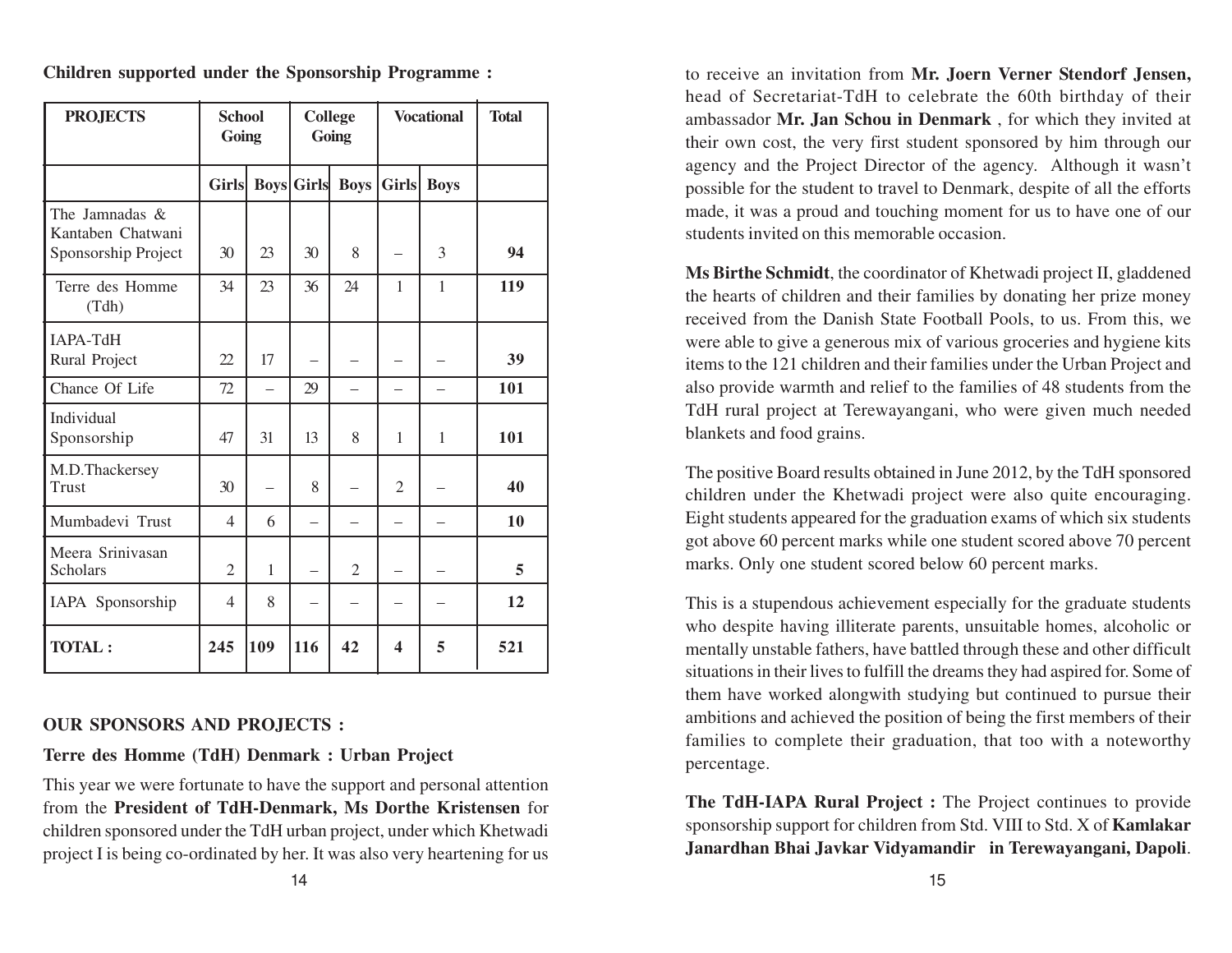This year too extra classes were conducted for the students of Std. X from December to March. The classes conducted before and after school hours by the school teachers ensures better results. This year apart from dinner, students were also provided tea and biscuits to freshen them up when they get up in the morning around 4.00 a.m. A session on 'study skills' was organised for these students which helped impart study techniques and enhance comprehension and recall of the matter studied.

To encourage students who give up pursuit of higher education after Std. X due to financial constraints and to prevent their ending up in cities for manual jobs, sponsorship for further studies were offered by well wishers **Mr. Shakir Macchiwala and Ms. Sunita Motwani** to some students.

With **Ms. Margaret Mehta**'s help a verandah for the new school building was constructed. This allowed the school to qualify for sanction from the education department.

# **A CASE STOR Y**

Intimate contact and one to one relationship with the student and the family make a crucial difference in helping students from struggling households to sustain through the important years in the educational stream and achieve the goals of bettering the future prospects. Poonam's case illustrates this.

Poonam : The highest scorer among the students supported by **IAPA** in the year 2011-12.Poonam passed the Bachelor of Commerce (BCom) examination. A particularly significant achievement, since Poonam comes from an underprivileged family where she and her siblings are the first generation to complete their schooling.

Were it not for her mother's single-minded struggle to see that her four children had a better future, it would not have been possible to sustain Poonam through the years of college education. Working at domestic jobs, Poonam's mother had to take care of her four children

as well as her husband who worked intermittently and earned a small, uncertain income. Moreover, many members of the extended family shared the household, but not always the financial burden. Poonam was required to share the household work, assist her younger siblings in their studies and be a part of her mother's struggles.

Further, having studied in the Marathi medium in the BMC school, Poonam's transition to an English medium was fraught with difficulties. Assistance and emotional support to her and the mother, at every stage, arranging for the coaching classes, computer training, English speaking and Career Guidance besides regular counseling by the social worker encouraged her to forge ahead. To partially pay for her additional education expenses, she joined a dentist's clinic part-time.

**The Jamnadas and Kantaben Chatwani Sponsorship Project :** The project supported by the Chatwani family based in UK continued to support 94 students. Due to the support extended by the family more and more children are able to complete their graduation.

This year six students are in the final year of their graduation. Of these five are doing their graduation in the Commerce stream. Rakhi Sakpal is doing her Bachelors in Computer Applications along with graduation in Commerce. Anand is in the final year of Bachelors in Computer Science.

A bright student, he has come this far despite poor health and difficult family circumstances. His father an alcoholic did not contribute anything to the household but only added to their woes by selling off household articles when no one was around. There were constant fights. Anand's mother worked as a domestic help and supported Anand, his brother and sister. The constant fights and financial constraints started taking its toll on his health. He was very weak and constantly ill. He has come this far due to his mother and the sponsorship support.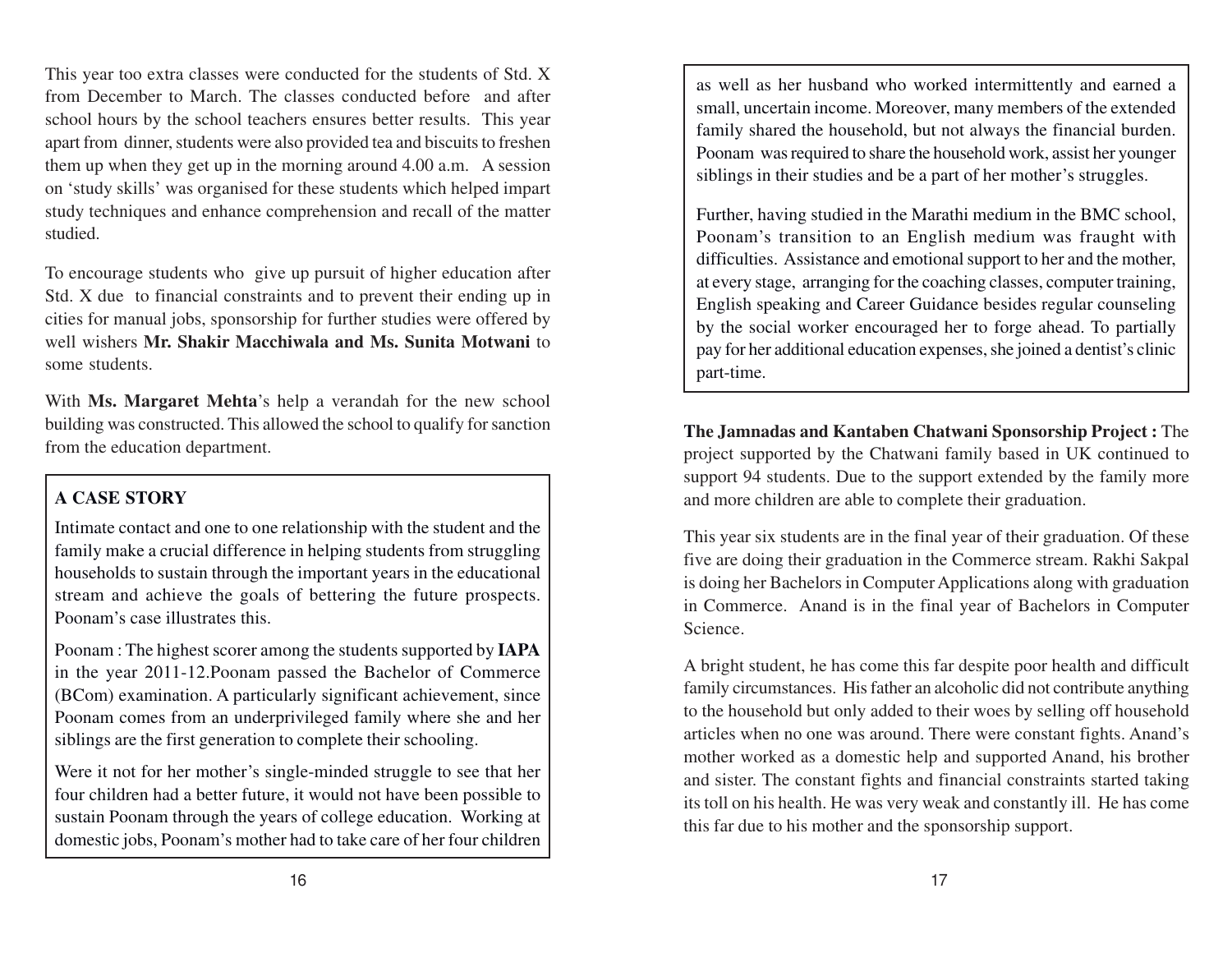**Chance of Life (Germany) : IAPA**'s association with **Chance Of** Life (COL) which began in the year 2004 has brought about a considerable change in the lives of the girl child in sustaining their education and equipping them along with their families.

The programme which began in 2005 aims at continuing the education of the girl child without disruption thus resulting in the reduction of the dropout rate while at the same time striving for the overall development of the child as well as the family. At present 100 girls are being supported through the programme. Apart from the sponsorship help for education the sponsor also strives to nurture the talents of the sponsored girls by helping them to pursue their hobbies. Miscellaneous help is also given in the form of house repairs and coaching class funds.

**Ms. Rita Steinau, President** of COL visits the project at least once a year alongwith some Board members. They interact with the students and women supported under COL projects.

**Individual Sponsorship Project :** This project makes it possible for an individual to help one educate a lesser privileged child thus making a difference in the lives of these children. Under this project sponsors help a single child while there are others who help two or more or even a group of children. It enables the sponsor to have a one to one relationship with the child thus forging a life time bond. The children who have the potential and strive to make a career in their field of interest are able to go ahead only because of the support extended by their sponsors. Apart from the educational help the sponsor also tries to support for the overall well being of the child through various means.

**M.D. Thackersey Trust :** The Trust is continuing to help girls. From last year onwards twenty more girls are being helped taking the number of students being covered under the project to forty. On the occasion of Diwali these girls were sent greeting cards with their names printed on them from the Trust. Siddhi Sanap has passed with 84.60 % marks in Std. X and has opted for three year Diploma in Electronics.

**Late Meera Srinivasan Scholars Programme :** The programme was started by **Mr. Srinivasan** in memory of his wife Meera Srinivasan who was keenly involved in furthering children's education. At present five students are being provided sponsorship help while five children who are in pre-adoptive foster care are also supported through this programme.

**Mumbadevi Trust Scheme : The Trust is providing educational support to ten students and thus is helping them in continuing their education.**

#### **ANNUAL SPONSORSHIP DAY :**

The Annual Sponsorship Day of **IAPA** was organized for the sponsored school going students of Std. IV to IX at Gilder Lane Municipal School. Around 290 students from various schools attended the same enthusiastically. The event gives a chance for the children to interact with each other, showcase their talent and enjoy themselves.

The students who had done well in the Board Exams for Std. X and Std. XII and those who graduated with a college degree were facilitated. Since two of the college students anchored the programme, the participants responded to the falicitation with long display of approval and enthusiasm.

As in the past, Mr. Sanjiv and Preeti Kapur alongwith their family and friends personally organised and conducted the Fun-n-Fair with children.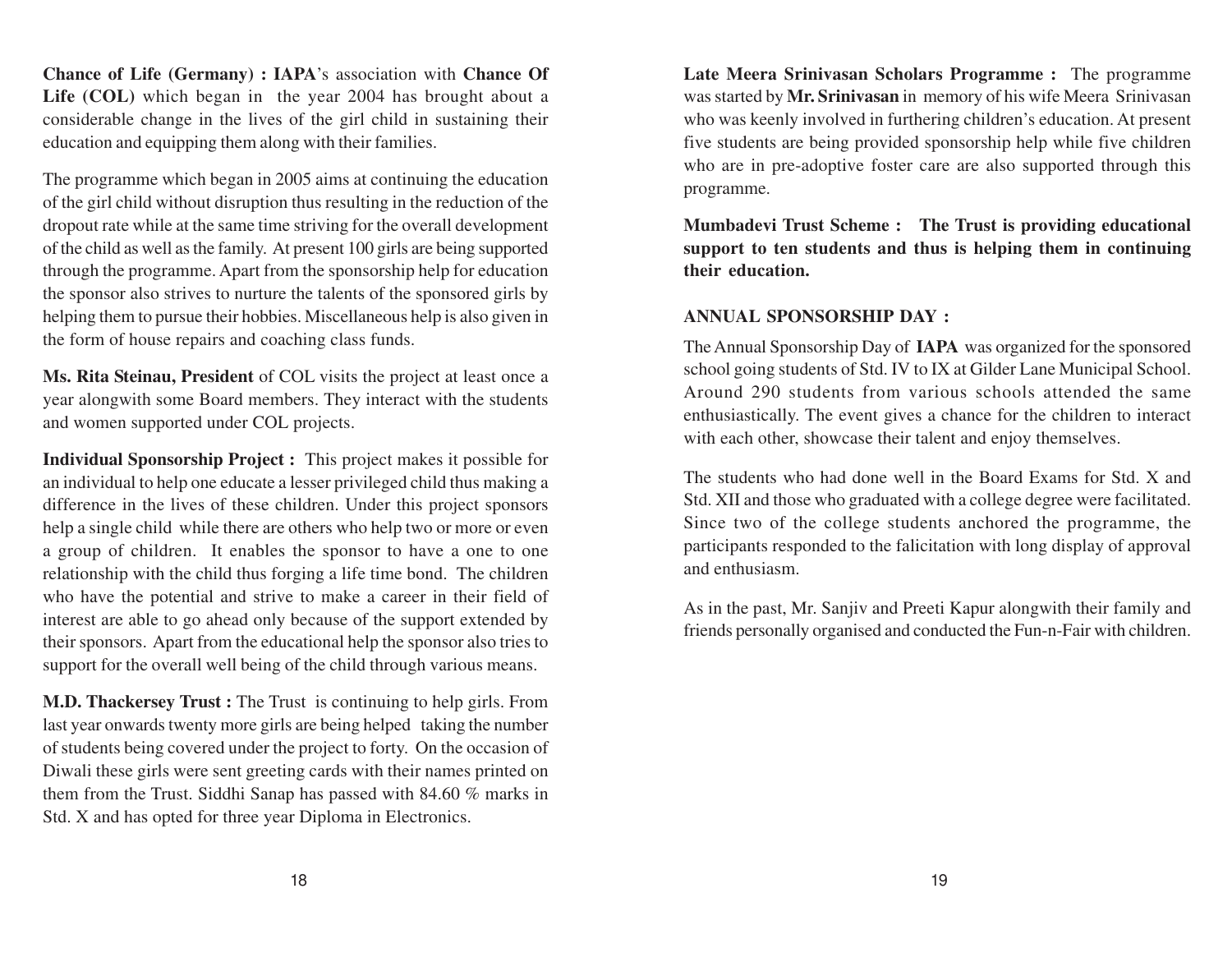#### **SUPPORTIVE SERVICES**

**Supportive services are provided for strengthening the child and the family with the objective of rehabilitating the family as a whole.**

#### **CHILD GUIDANCE CENTRE 'AASTHA' :**

Our Child Guidance Centre (CGC) 'Aastha' continued its interventions through professional counseling, testing, play therapy, remedial therapy and medication. The Centre takes care of the psychological wellbeing and learning issues of children who are being helped under the different programmes. In addition, other children referred by the schools in the area are also served by CGC. The service is operated by the team of four honorary professionals. They are: a psychiatrist, occupational therapist, psychologist and a counselor.

CGC worked on a bi-weekly basis during the school year. 40 new cases and 128 follow-up visits were attended, during this year.

| <b>TYPE OF CASES</b>              | <b>GIRLS</b>                | <b>BOYS</b>                 | <b>TOTAL</b> |
|-----------------------------------|-----------------------------|-----------------------------|--------------|
| Academic Backwardness             |                             |                             |              |
| (including lack of Comprehension) |                             |                             |              |
| / Attention / Motivation)         | 4                           | 9                           | 13           |
| <b>Emotional</b> issues           | 5                           | $\mathcal{D}_{\mathcal{L}}$ |              |
| Behaviour problems                |                             |                             | 16           |
| Psychiatric problems              |                             |                             |              |
| Physical issues                   | $\mathcal{D}_{\mathcal{A}}$ |                             |              |
| <b>TOTAL</b>                      | 19                          | 21                          | 40           |

#### **Vocational Training**

Funds for Vocational Training programmes continue to support the efforts of students, their siblings and family members to become self-reliant by equipping them with skills.

The agency is conducting courses in basic computers and Tally. Tailoring is another skill training programme. During the summer vacation, Mehendi and jewellery- making courses were conducted. Some of the jewellery were put up for sales at the NGO Mela.

The programme has been supported by the **Chance of Life' (COL) Germany,** and **Terre des Hommes (TdH) Denmark.**

#### **Medical Assistance :**

The medical assistance fund serves to meet the crucial medical and nutrition needs of the sponsored children and their family members. Due to financial constraints families have to forego medicines that are costly. The fund enables **IAPA** to provide vital medical support. Nutritional needs, specially for those undergoing tuberculosis treatment are also met, as, this is crucial for effectiveness of the medication. Funds are also used for helping those affected by life threatening diseases like multi-drug resistant (MDR) T.B. and other long term debilitating diseases.

The funds for the above purposes are provided by the **Chance of Life' (COL)Germany, Terre des Hommes (TdH) Denmark** and an individual sponsor, **Alpana Dange.**

#### **Ammada Trust**

Since 2007 the Ammada Trust has been supporting our children in meeting educational expenses ranging from school, college fees and coaching class fees. It is only because of their help that many students are able to go for coaching classes which becomes a necessity for clearing the Board examinations. Many of the students have done exceptionally well and joined specialized courses.

| Students who received help in the year 2012-13 |                 |  |  |  |
|------------------------------------------------|-----------------|--|--|--|
| Std                                            | No of Student s |  |  |  |
|                                                | 19              |  |  |  |
|                                                | 22              |  |  |  |
| <b>Graduation</b>                              |                 |  |  |  |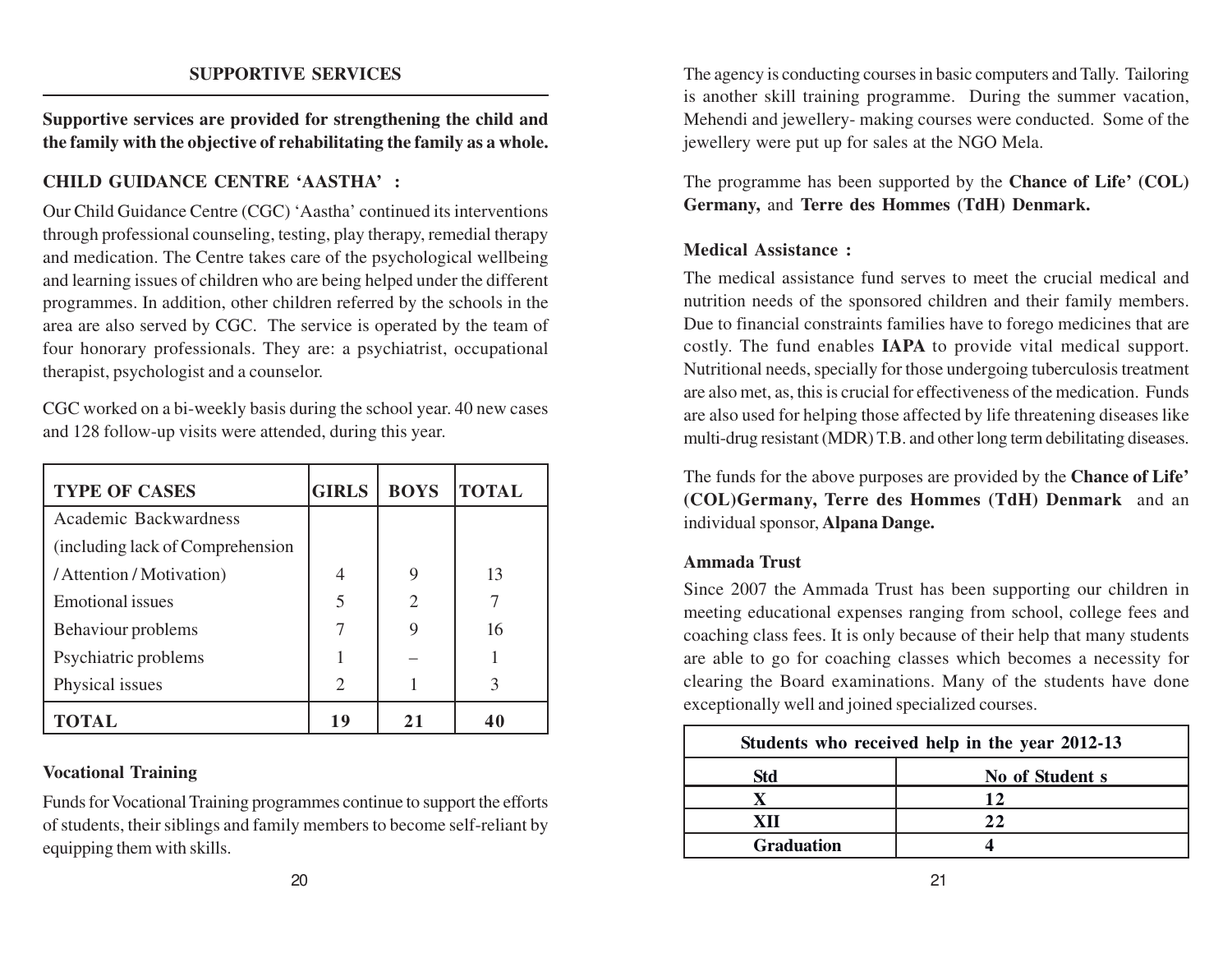#### **Micro Finance**

Under this program women were provided with a loan to start their own business or expand their existing one to enable them to augment the family income. Two women who completed their tailoring course through **IAPA** were given a loan to buy a sewing machine. One woman was helped to expand her existing business of sales of pickles and papads while another woman was helped to buy an auto rickshaw.

The Programme is supported by **Chance of Life (COL) Germany**.

#### **Janashree Bima Yojana Scheme**

The government scheme, launched in August 2000 provides life insurance protection to the rural and urban poor. **IAPA** has been implementing the scheme since 2004 and eligible families are helped to take its benefit by paying an annual premium of a nominal amount of Rs.100/-. The policy provides for an insurance cover of Rs. 30,000/- on natural death, Rs. 75000 /- for accidental death or permanent disability and Rs. 37500/- for partial disability. In addition, children of those insured under the scheme are eligible to receive yearly scholarship of Rs.1200/-, if they are studying in classes 9th to 12th standard.

One nominee has received Rs. 30,000/- after the death of her mother while 30 students have availed of the scholarship up to now.

Over the years, **IAPA** has been adding programmes that would supplement the core services for the disadvantaged children. Some of them were initiated through collaboration with specific agencies and some others through donor support.

#### **Mental Health Initiatives**

**Flying High :** In the year 2009 **IAPA** along with two other child guidance facilities joined the **Bombay Community Public Trust (BCPT)** in a collaborative pilot project, Flying High, funded by the **JRD Tata Trust.** The project's aim is to promote emotional health and social skills of disadvantaged children. **IAPA** has been implementing the project in **Chikitsak Samuha Shirolkar High School** since its inception. While the Pilot Project ended by the year 2011, **IAPA** has continued to operate the service along with BCPT support.

The programme imparts Life Skills to students from standard V to VII. The sessions are aimed at inculcating moral values and enhancing abilities for problem-solving, decision making, empathy, creativity and critical thinking. These are imparted within the context of everyday life of the students. The programme helps in enhancing self-esteem and reducing the sense of insecurity. The ultimate aim is to develop a well balanced child who develops resilience to cope with the ups and downs of life.

'Service Learning' forms a part of the Programme that encourages students to identify themes of social concern. This year the theme was "**Safety of Children**". Posters, Role play and a visit to the Police Station were some of the activities undertaken by the students. The group activities promote team spirit and bonding. A positive impact of the programme was observed by the school staff in terms of the friendship, cooperation and rapport among the students.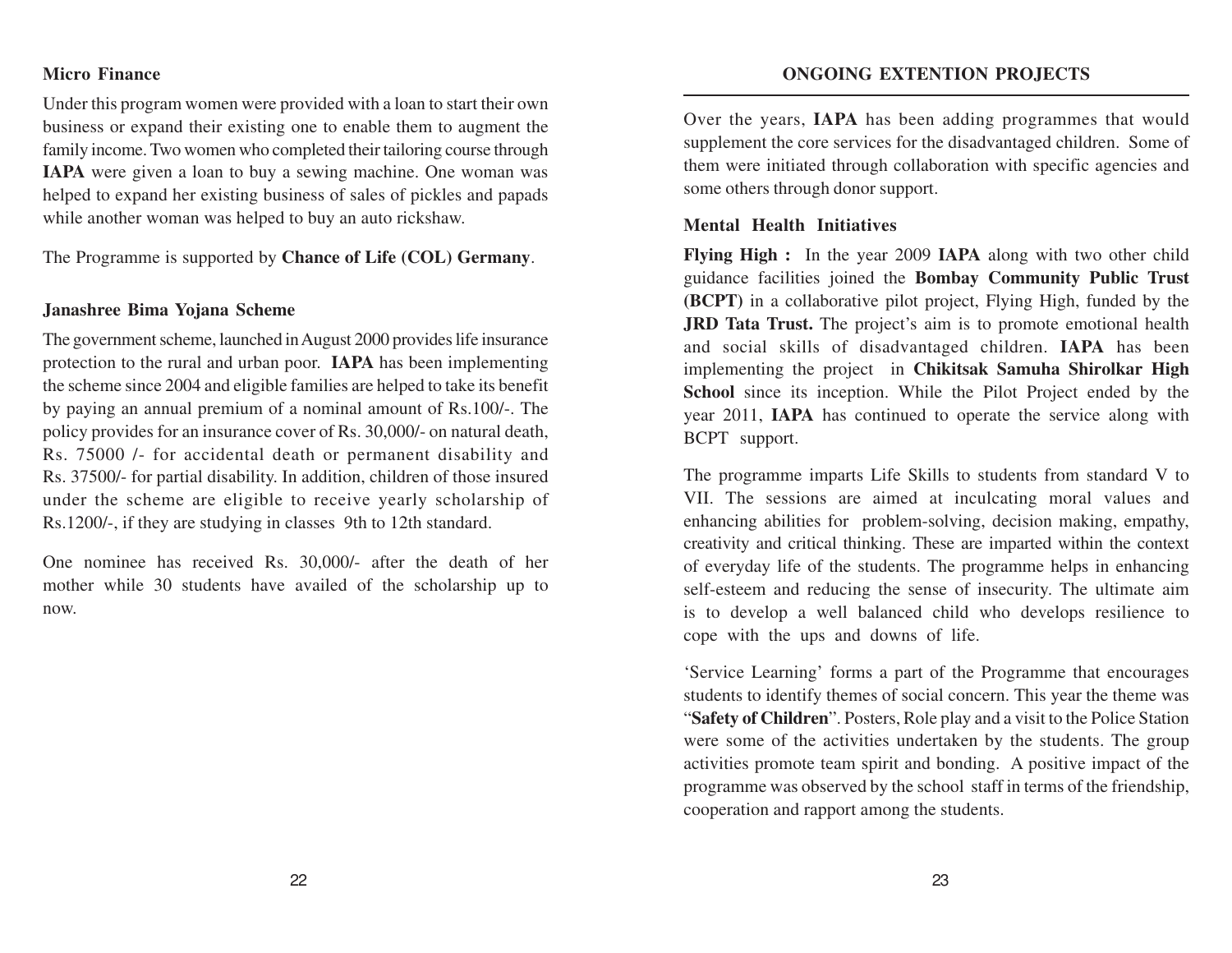The parents and teachers who are significant participants in the project also gave a good response by attending and involving themselves in the sessions designed for them.

#### **Mental Health Forum :**

**IAPA** as one of the members of the Forum for Promoting Mental Health & Well-being in Schools has started promoting its concept amongst schools, NGO's and interested individuals. The Bombay Community Public Trust (BCPT) has taken the initiative of starting this forum which is a voluntary group whose mission is to advocate importance of mental health of children and the need for educational authorities & schools to take proactive steps for including life skills in the curriculum. The chief aims of the Forum are to remove misconceptions and stigmas attached to mental health issues, encourage schools to promote mental well-being in their schools, ensure access to group and individual counseling facilities and engage with government & education authorities on mental health policy issues.

#### **Asmita**

Asmita, the personality development programmes for the students of West Khetwadi Municipal School adopted by **IAPA** was started in 2009. Apart from the regular subjects of Mathematics and English, computer training, yoga and dance classes are also conducted. The programme is operated with teachers who are paid honorarium as well as some volunteers. Snack provided at the end of the sessions makes sure that the child is sustained till the next meal, provided in the school. At present a few students of the nearby Municipal Schools also attend the programme. In all 40 students attended the programme through the current year. Teachers from **Dharmbharati Mission an NGO** taught English, once a week. The children enjoyed these sessions, especially since C.Ds., flash cards, charts, etc were used to make the contents interesting. Another NGO **Arpan**, sensitized the students on the issues of child sexual abuse. Social work students **of SNDT University** took the students to 'Jijamata udyan' at Byculla. Students of **H.R. College's Rotaract Club** organized an open bus Mumbai Darshan trip.

Asmita's Foundation Day was celebrated by organizing fun and competitive activities like essay writing, memory game, tailing the elephant, drawing competitions in the month of July, 2012.

## **TdH Mid-Day Meal Fund :**

The fund provides nutritious snacks like 'poha, upma, idli, thepla, bananas, etc to students of, Cumballa Hill Municipal School, two Balwadi and the students participating in the Asmita programme.

#### **Kamal Foundation :**

.

Kamal Foundation is formed through funds donated by **Mrs. Nargis Udwadia** and her family. The fund is committed for the treatment of children who suffer neurological ailments. Families of children needing assistance are referred to **IAPA** by **Dr. Anaita Udwadia Hedge**, a leading pediatric neurologist attached to the Jaslok and the Wadia Hospitals.

**IAPA** assesses the need of the family through home and hospital visits and mediates on behalf of the family. Dr. Anaita performs surgeries and **IAPA** follows through the long treatment. During this period, 39 children were helped with the Foundation's support.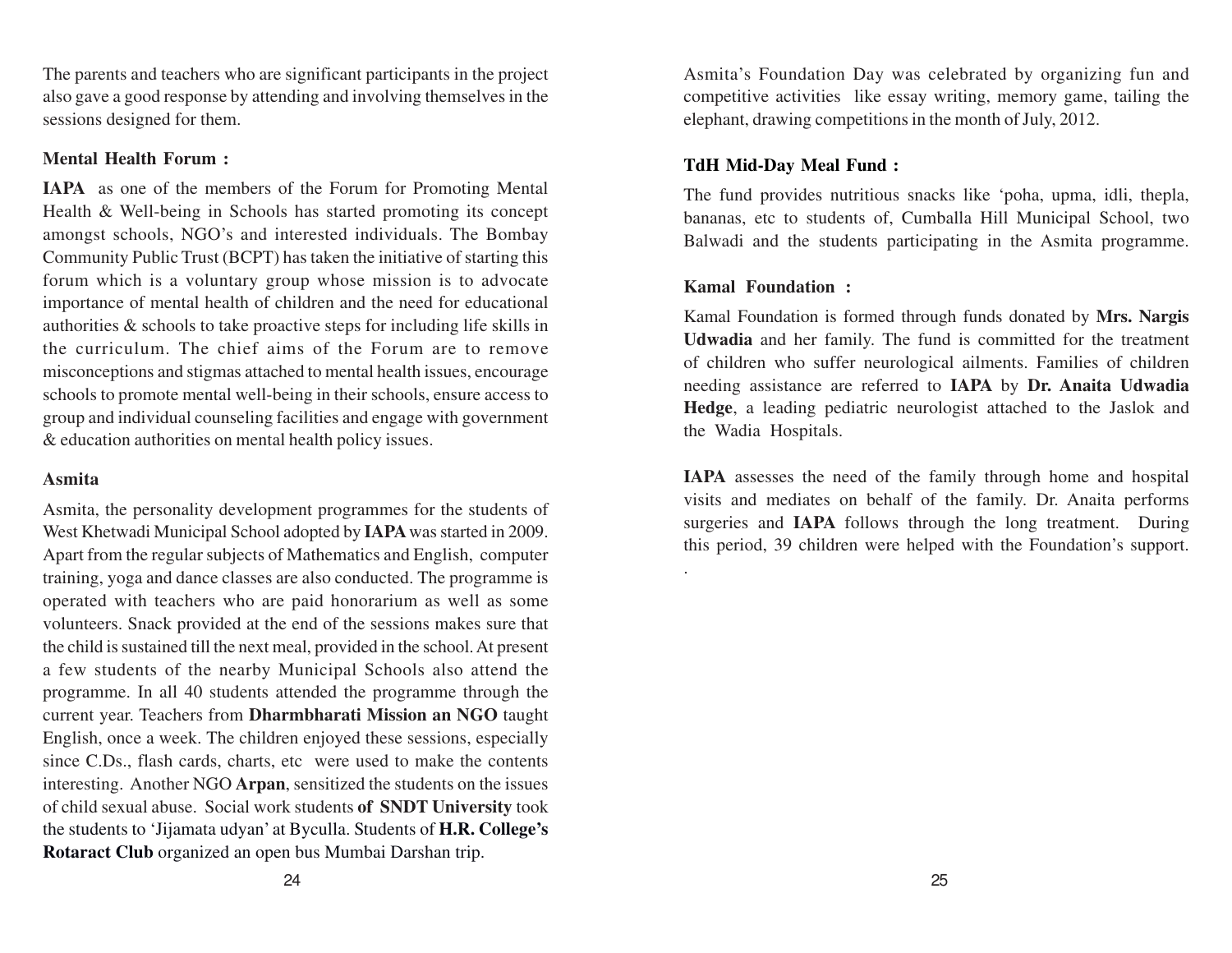#### **Publication Of The Booklet :**

#### **'40 YEARS OF MAKING A DIFFERENCE' and a Celebratory Function :**

The year 2010 marked **IAPA**'s 40 years of fruitful existence. A celebratory function which was delayed, was finally held during the year under review, (on December 15, 2012.) It was attended by members of the Association, partners, colleagues, adoptive parents, well wishers and **IAPA** staff. **Dr. Armaity Desai, founder member,** released the publication **'40 years of Making a Difference'**. She recalled the significant developments in **IAPA**'s early history, particularly about the efforts in lobbying for a uniform adoption law. She urged continuation of these efforts to achieve such a uniform law which has remained unrealized so far.

**Dr. Nilima Mehta, Mrs. Najma Goriawalla and Mrs. Kaumudi Telang** recalled **IAPA**'s journey through phases of development of the various family based services for vulnerable children. **Dr. Rajashree Mahtani, founder of the 'Knowledge White Board',** spoke about her role in independent assessment of **IAPA'**s outreach work in adoption in other parts of the country. An adoptive father and two sponsored children spoke on their positive experiences with **IAPA**. Letters of appreciation from the **IAPA** Chapters, who were unable to attend the function, were read out. A short Film on **IAPA**'s programmes, prepared for the occasion, was also screened.

#### **Fora :**

**Workshops organized by the agency during the year :**

| Month         | Particulars                                         | Target          | Conducted by                    |
|---------------|-----------------------------------------------------|-----------------|---------------------------------|
| March<br>2013 | Session on substance abuse<br>with focus on tobacco | Parents         | Salaam<br>Bombay<br>Foundation  |
| March<br>2013 | Workshop on Alcoholism                              | Parents         | Alcoholic<br>Anonymous          |
| March<br>2013 | Workshop for people living<br>with HIV Aids         | Parents         | People living<br>with HIV       |
| April<br>2013 | Session on 'food<br>adulteration'                   | <b>Students</b> | Consumer<br>Guidance<br>Society |

**Workshops attended** – (Representation of **IAPA** at various forums.)

| June 2012<br>& March 2013 | Workshop on Monitoring & Evaluation of Social<br>Projects conducted by Ms. Rasjashri Mahtani                              |
|---------------------------|---------------------------------------------------------------------------------------------------------------------------|
| August 2012               | A State level consultation programme on Advocacy<br>& Initiative around HIV / AIDS infected and<br>affected children      |
| Jan 2013                  | Two day workshop on Legal Financial<br>Management of NGO training conducted by Centre<br>for Advancement of Philanthropy. |
| Feb 2013                  | International meet on Adoption convened by<br>CARA at New Delhi                                                           |

#### **Orientation & Placements :**

Masters students of Mental Health of TISS were oriented about the Child Guidance Centre and it's working.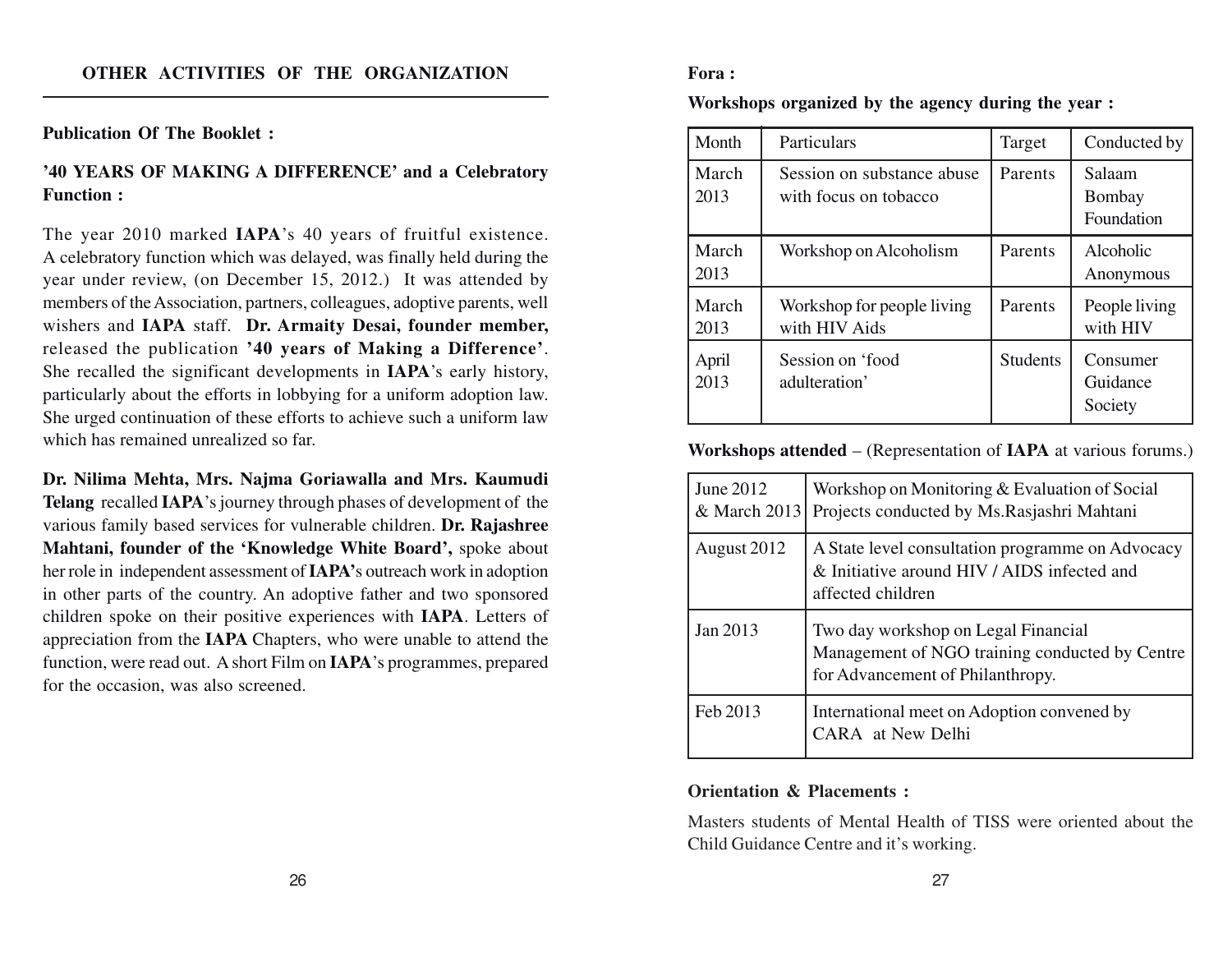– Two students of first year and two students of second year doing their Masters in Social Work (MSW) from Tata Institute of Social Science were placed for field work during the year in the organization.

– Two students of first year MSW of SNDT were placed for field work in our agency during the year.

#### **UNICEF Visit :**

State representatives of UNICEF had convened a one day meeting with **IAPA** on 18th June 2012. This was part of its learning initiative programme on family strengthening and non-institutional alternative care services for the UNICEF Child Protection field staff and other government officers from Bihar and West Bengal. **IAPA** staff made presentations, arranged interviews and visits with the recipients assisted under the various schemes. **Dr. Mrs. Shaila Mhatre, the Chairperson of the Child Welfare Committee** (CWC ) spoke about the types of cases processed by the CWC and the challenges in identifying viable rehabilitation options for the child in need of care and protection.

#### **Accreditation :**

Accreditation Certificate was awarded to **IAPA** by the **Credibility Alliance** for : Adhering to Desirable Norms Prescribed for Good Governance for Voluntary Organizations The Certificate is valid for a period of five years.

#### **Fund Raising :**

Standard Chartered Mumbai Marathon (SCMM) 2013 : The Marathon platform was used for the fourth consecutive year to raise funds for **IAPA**. This year apart from individual donors the Housing Development Finance Corporation Limited (HDFC) supported **IAPA** under the Corporate Challenge category. **IAPA** is deeply grateful to HDFC for the support.

#### **NEWSLETTER :**

Two editions of Newsletter were brought out during the year highlighting the activities, events of the year, and other issues of interest.

#### **APPRECIATION**

Our special thanks are due to all those who have supported our programmes financially and / or otherwise rendered services in their individual capacity.

## 1. **State and Municipal Authorities :**

Government of Maharashtra Members of Bal Sangopan Yojana Advisory Board Commissionerate of Dept. Women & Child Development District Office – Dept. of Women & Child Development - Mumbai & Chembur Office Child Welfare Committee – Mumbai & Staff Child Welfare Committee – Pune and Staff Children's Aid Society, BMC - Education Officer, BMC - Community Development Officer, B, C, D & E ward BMC - Administrative officer 'D' ward

2. **Promotional And Developmental Programmes In Adoption :** Various institutions and organisations that co-operated in the promotion of adoption. BMC Health Centres Indian Railway (Central) KEM Hospital Thane Municipal Hospital Orienta Cine Advertising Pvt. Ltd. 'SNEHA' an NGO operating at Chhota Sion Hospital

## 3. P**re-Adoption Foster Care :**

Mr. Satish Chatwani (Radhika Vaishali Devika Chatwani Trust) Nestle' India Private Limited (for milk powder at subsidised rate) Dr. Suchita Shitut, Homeopath, Dadar, Mumbai.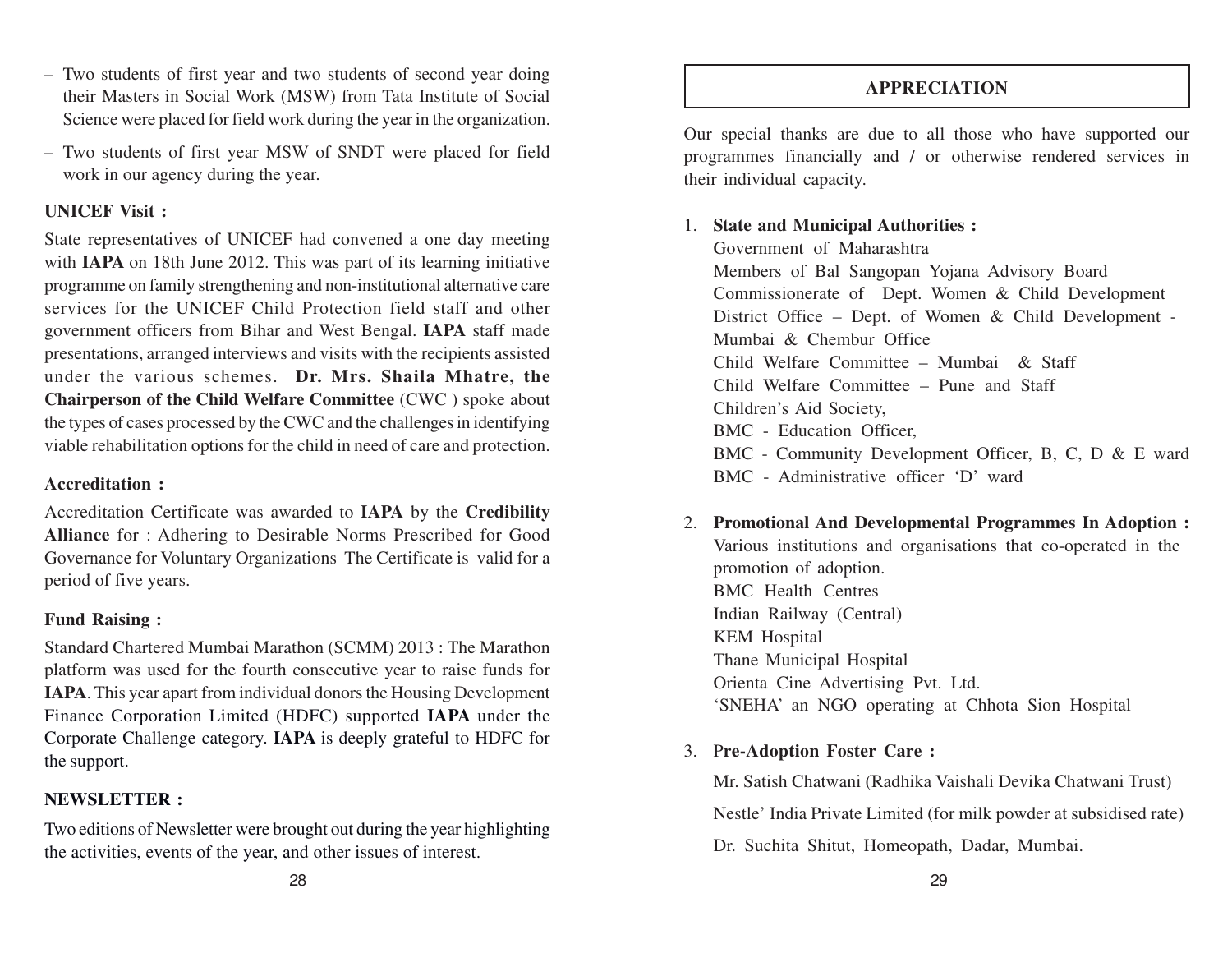#### 4. **Adoption Placements And Networking :**

All adoption placement agencies in and outside Mumbai, for extending their co-operation in adoption and allied-services. These include:

Love Trust Foundation – Buldhana Sakar – Marathwada Chapter of **IAPA** Varadaan – Vidharba Chapter of **IAPA** Dist. Probation & After Care Assn. Sanchaleet Missionaries of Charity - Vile Parle Health Department – BMC Offices Parel, Mumbai

| Adharashram - Nashik                          | Maze Maher, Mumbai        |
|-----------------------------------------------|---------------------------|
| Shishugreha - Ahmednagar   Balanand - Chembur |                           |
| Sangopita – Badlapur                          | Government Railway Police |

#### **Medical Assistance For Children In Pre-Adoptive Foster Care**  $\mathbf{I}$

| Ms. Lakshmi Kaushalia          | Mr. Christoph & Annemaria Haller |
|--------------------------------|----------------------------------|
| Dr. Hemanth Hegde              | Narayan Charitable Trust         |
| Mr. & Mrs. Jajodia             | Shreyas Pracharak Sabha          |
| Mr. Bamanji Dem Mehta          | Brahma Kumari S.E.S. Hospital,   |
| Dr. C.E. Deopujari -           | Andheri.                         |
| (Pediatric Neurosurgery Trust) | Mr. Suketu Doshi & Family        |
| Bhagwandas Gordhandas          | Mr. Kamlesh Gujar                |
| Financial Pvt. Ltd.            | Mr. Praveen Jain                 |
| Ms. Harshada Rege              | Mr. Hiten Mehta                  |
| Mr. Suhas Vaidya               |                                  |

#### **Medical Fraternity :**

Doctors, paediatricians and social workers attached to the hospitals and others **for** their assistance and devotion to the children we serve;

K.E.M. Hospital Hinduja Hospital Cama & Albless Hospital Prabhadevi Municipal Maternity Home Naigaon Municipal Maternity Home B.S.E.S. Hospital, Andheri Y.N. Shirodkar Municipal Maternity Home Holy Family Hospital Ali Yavar Jung National Institute for Hearing Impaired

| Dr. Deepak Tirthani |                                          |
|---------------------|------------------------------------------|
| Dr. Anaita Hegde    | Dr. Neeraj Jain<br>Dr. Suhas Prabhu      |
| Dr. Asha Chitnis    | Dr. Trupti Poyarekar<br>Dr. Ashok Johari |
| Dr. Suresh Shah     |                                          |
| Dr. Sanjay Sharma   | Dr. Sandeep Vaidya                       |

#### **Adoption Awareness Week**

Media Coverage : IBN – Lokmat, Talk Time Outreach Prog : KEM Hospital, Parel Central Railway : Display of banners on some Central Railway stations.

#### **Family Meet** :

G.S.B. Krida Mandir's Trustees & Staff

| Mrs. Veera Rao<br>Mr. Nikhil Desai<br>Mr. Bheru Jain<br>Mr. Praveen Jain<br>Mr. Suketu Doshi<br>Mr. Mohan Umrotkar<br>Ms. Zamrooda Khanday<br>Mrs. Usha Shah | Mr. Sanjit Kumar Gawade<br>Mr. Hiten Mehta<br>Mr. Sanjay Paranjape<br>Mr. Sopan Ghadge<br>Mrs. Rajashree Deshpande<br>Mr. Rohan Mehta<br>Mr. Dhirendra Jain |
|--------------------------------------------------------------------------------------------------------------------------------------------------------------|-------------------------------------------------------------------------------------------------------------------------------------------------------------|
| Mr. & Mrs. Sukhtankar                                                                                                                                        | Mr. Anand Shinde                                                                                                                                            |

Foster Parents : for early child care of children awaiting adoption.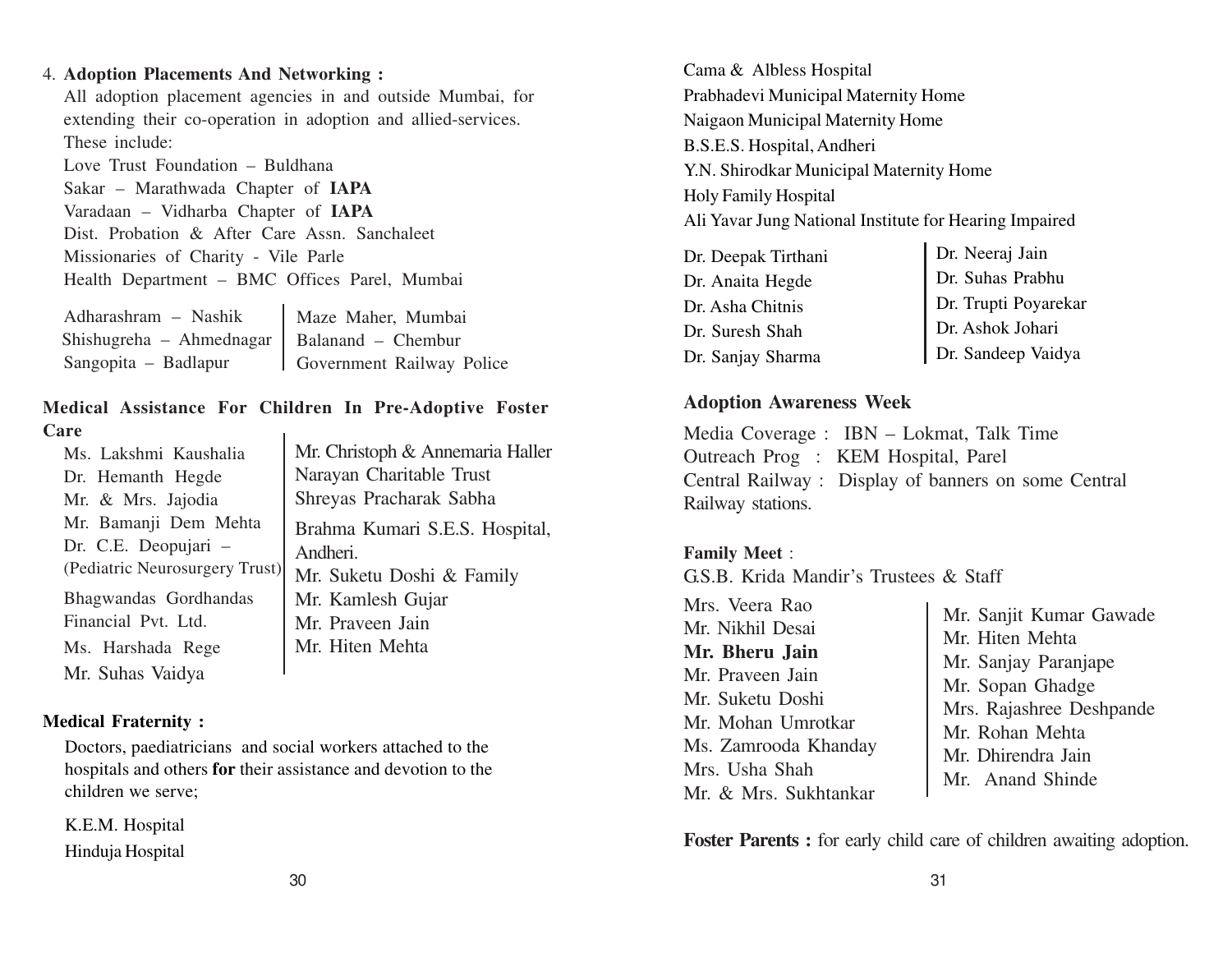#### **Sponsorship :**

Jamnadas & kantaben Chatwani Centre for Children Terre des Hommes, Denmark Chance of Life' – Germany Individual Sponsors Madhavji Damodar Thakersey Trust Mumbadevi Temple Trust Meera Srinivasan Scholars Ammada Trust

#### **Foster Care :**

HDFC Bank Mr. N.V.K. Apparao Ms. Namrata Dalal Ms. Vivien Powar

#### **Schools :**

Head Master and Teachers of the West Khetwadi Municipal School and other Municipal Schools of B, C, D & E ward.

#### **Rural Project:**

Terre des Hommes ( Denmark) Head Master & Teachers of Kamlakar Janardhan Bhai Javkar High School, Terewayangani. Mrs. Nergis Udwadia Ms. Margaret Mehta Mr. Shakir & Mrs.Aditi **Macchiwalla.** Ms. Sunita Motwani and her group @3 Mrs. Avni Deshpande

**Child Guidance Centre & Mental Health:** Bombay Community Public Trust (BCPT)

**Life Skill & Vocational Training:** 'Chance of Life '(Germany) Terre des Hommes (Denmark)

#### **Medical Assistance :**

Terre des Hommes, Denmark Chance of Life, Germany Mr. Darius & Mrs. Nergis Udwadia Dr. Anaita Udwadia –Hegde Mr. Amit & Mrs.Archana Chandra Ms. Margaret Mehta Mr. Amit & Archana Chandra Mr. Ethan Sutaria

#### **Annual Sponsorship Day :**

CDO of C &D wards, Administrative Officer, School Principal of Gilderlane Municipal School as well as other Municipal and Private schools covered under sponsorship. Mr. Sanjiv Kapur, Mrs. Priti Kapur and all the Kapur family members Mr. Snehal Parikh Mr. Vasantbhai Kanakia Damodardas Charity Trust Mr. Sudhir Merchant Ms. Devina Shah Sponsored children of **IAPA**

## **Asmita :**

Dharma Bharati Mission Students of H.R. College

**Mid-Day Snacks :** Terre des Hommes, Denmark

**Flying High :** Bombay Community Public Trust (BCPT) Chikitsak Samuh Shirolkar High School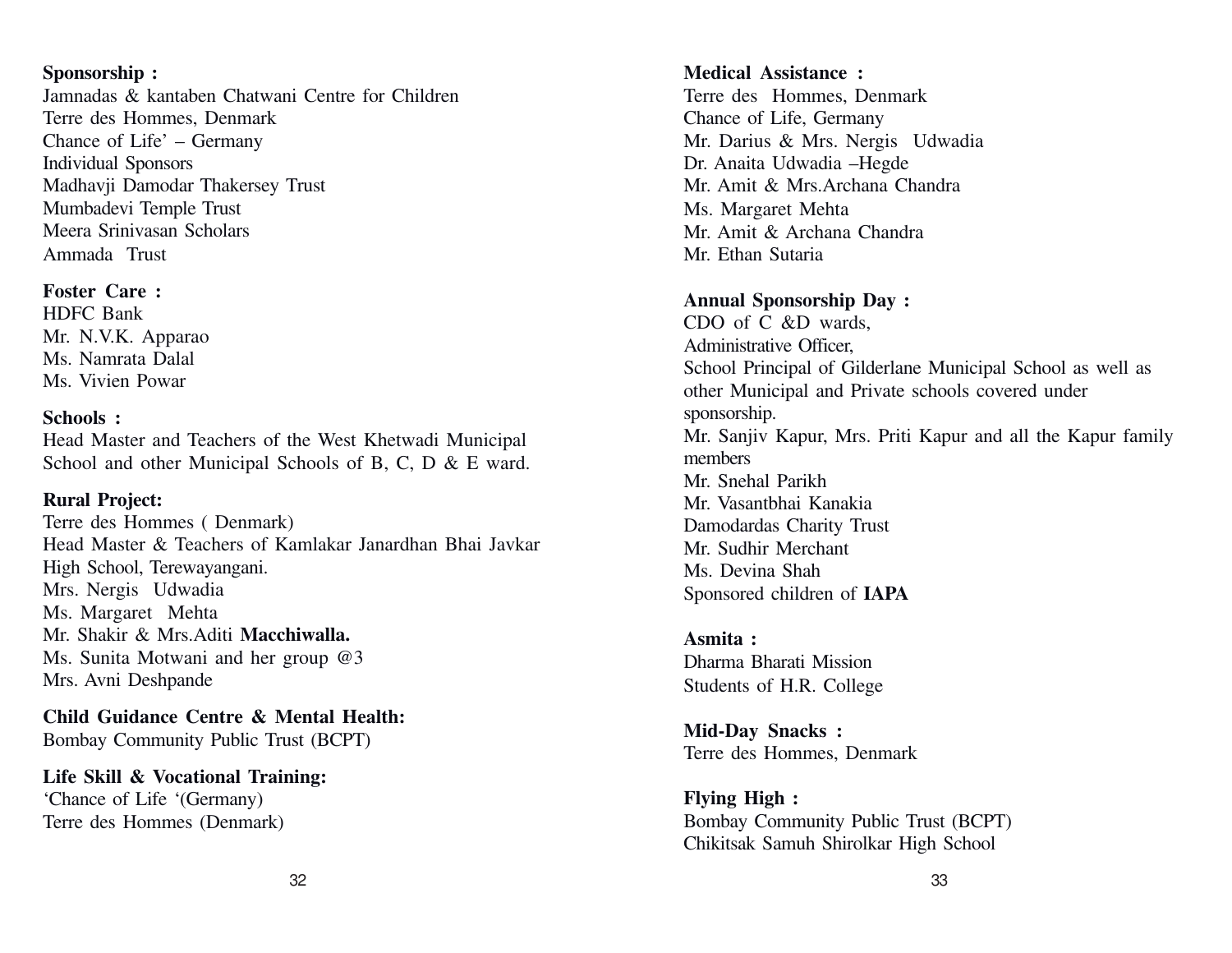#### **Voluteers and Individual Supporters :**

Mr. T. Srinivasan Mr. Aniruddha & Mrs. Alpana Dange Ms. Vidya Apte Ms. Devaki Pandit & Mr.Sachin Nambeear Mrs. Bharti Vaidhya Mr. Satish Kelkar & Family Mrs. Radha Kini & Ms. Ajita Kini Mr. Arun & Mrs. Fiona Adarkar Ms. Gita Mahajan Ms. Shivani Malhotra Mr. R. Krishna Moorthy Ms. Anjali Gokarn Ms. Smita Zankar Ms. Farheen Peshiram Ms. Vibha Shroff Ms. Pannaben Chudasama Ms. Kokila Mehta Ms. Yasmin Dalal Ms. Salma Dalal Ms. Dolon Ghosh Ms. Gita Sukhtankar

M/s. Mahesh C. Mathur & Co. our Auditor since **IAPA**'s inception.

Ms. Lina Nichani and Ms. Lalita Jairaj for legal services.

Mr. Dollar Mathuria & Cyberia for computer servicing.



# **INDIAN ASSOCIATION FOR PROMOTION OF ADOPTION & CHILD WELFARE**

**AUDITED STATEMENT OF ACCOUNTS FOR THE YEAR ENDING 31ST MARCH 2013**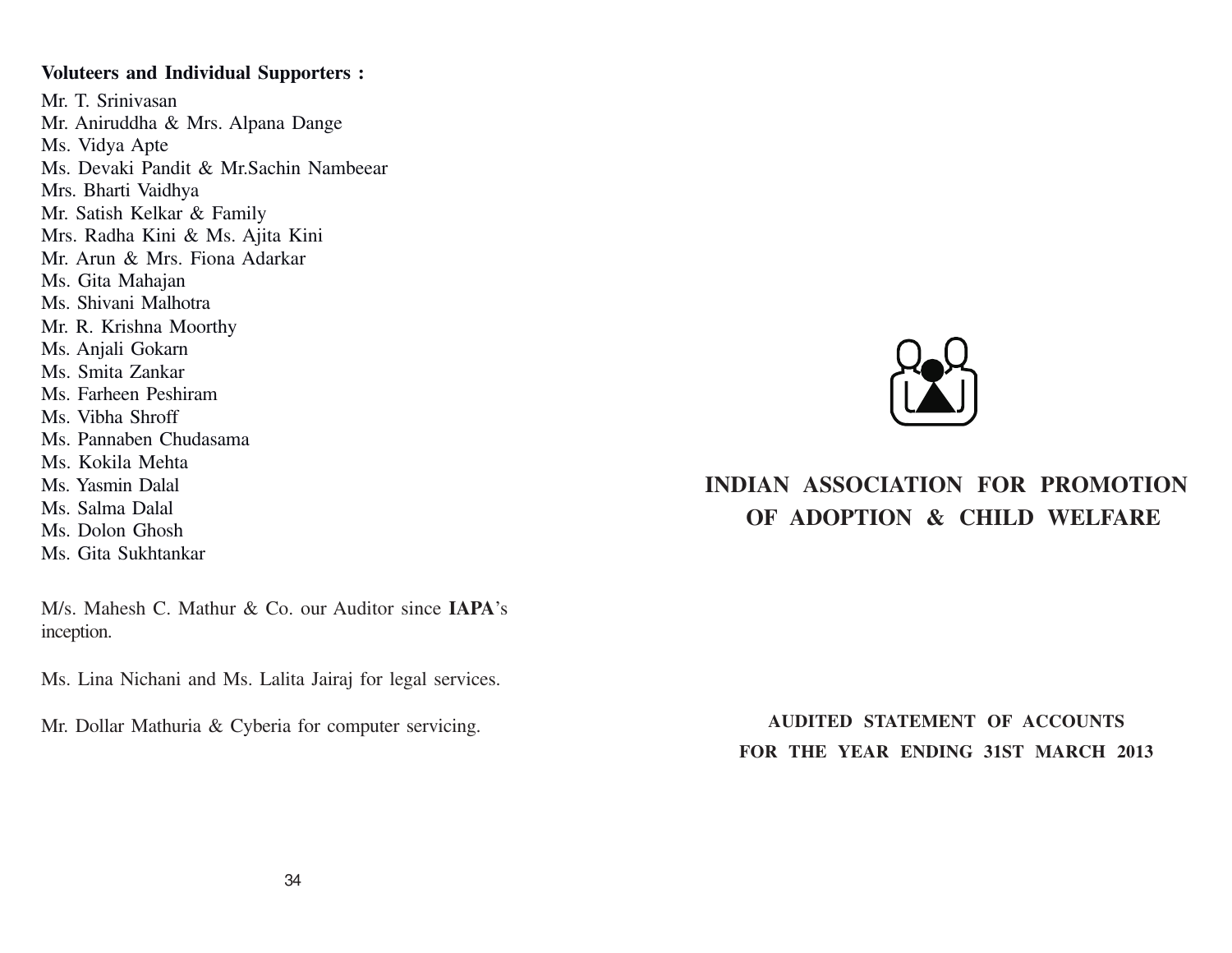**REPORT OF AN AUDITOR RELATING TO ACCOUNTS AUDITED UNDER SUB-SECTION (2) OF SECTION 33 & 34 & RULE 19 OF THE BOMBAY PUBLIC TRUST ACT.**

| Registration No. F-2230 of 1994<br>For the year ending 31st March, 2013                                                                                                                                                                                                                                                                                                                                                                                                            |
|------------------------------------------------------------------------------------------------------------------------------------------------------------------------------------------------------------------------------------------------------------------------------------------------------------------------------------------------------------------------------------------------------------------------------------------------------------------------------------|
| Name of The Public Trust : INDIAN ASSOCIATION FOR PROMOTION OF<br><b>ADOPTION &amp; CHILD WELFARE</b>                                                                                                                                                                                                                                                                                                                                                                              |
| Whether accounts are maintained regularly and in accordance<br>(a)                                                                                                                                                                                                                                                                                                                                                                                                                 |
| <b>YES</b><br>with the provisions of the Act and the rules;                                                                                                                                                                                                                                                                                                                                                                                                                        |
| Whether receipts and disbursements are properly and correctly<br>(b)<br>shown in the accounts;<br><b>YES</b>                                                                                                                                                                                                                                                                                                                                                                       |
| Whether the cash balance and vouchers in the custody of the manager<br>(c)<br>or trustee on the date of audit were in agreement with the accounts;<br><b>YES</b>                                                                                                                                                                                                                                                                                                                   |
| Whether all books, deeds, accounts, vouchers or other documents or<br>(d)<br><b>YES</b><br>records required by the auditor were in produced before him;                                                                                                                                                                                                                                                                                                                            |
| Whether the register of movable and immovable properties is properly maintained,<br>(e)<br>the changes therein are communicated from time to time to the regional office,<br>and the defects and inaccuracies mentioned in the various audit report have<br><b>YES</b><br>been duly compiled with;                                                                                                                                                                                 |
| Whether the manager or trustee or any other person required by the auditor to<br>(f)                                                                                                                                                                                                                                                                                                                                                                                               |
| appear before him did so and furnished the necessary information required by him; YES                                                                                                                                                                                                                                                                                                                                                                                              |
| Whether any property or funds of the Trust were applied for any object or<br>(g)<br>purpose other than the object or purpose of the Trust;<br>NO.                                                                                                                                                                                                                                                                                                                                  |
| The amount of outstanding for more than one year and the amounts<br>(h)<br>NIL.<br>written off, if any;                                                                                                                                                                                                                                                                                                                                                                            |
| Whether tenders were invited for repairs or construction involving expenditure<br>(i)<br>exceeding Rs. 5000/-;<br>N.A.                                                                                                                                                                                                                                                                                                                                                             |
| Whether any money of the public trust has been invested contrary<br>to the<br>(j)<br>provisions of Section 35;<br>NO.                                                                                                                                                                                                                                                                                                                                                              |
| Alienation, if any, of the immovable property contrary to the provision of<br>(k)<br><b>NO</b><br>Section 36 which have come to the notice of the auditor;                                                                                                                                                                                                                                                                                                                         |
| All cases of irregular, illegal or improper expenditure, or failure or omission to<br>(1)<br>recover monies or other property belonging to the public trust or of loss or waste<br>of money or other property thereof, and whether such expenditure, failure, omission,<br>loss or waste was caused in consequence of breach of trust or misapplication or any<br>other misconduct on the part of the trustees or any other person while in the<br>management of the trust;<br>NO. |
| <b>YES</b><br>Whether the budget has been filed in the form provided by rule 16A;<br>(m)                                                                                                                                                                                                                                                                                                                                                                                           |
| Whether the maximum and minimum number of the trustees is maintained;<br><b>YES</b><br>(n)                                                                                                                                                                                                                                                                                                                                                                                         |
| <b>YES</b><br>Whether the meetings are held regularly as provided in such instrument;<br>(0)                                                                                                                                                                                                                                                                                                                                                                                       |
| <b>YES</b><br>Whether the minute books of the proceedings of the meeting is maintained;<br>(p)                                                                                                                                                                                                                                                                                                                                                                                     |
| <b>NO</b><br>Whether any of the trustees has any interest in the investment of the trust;<br>(q)                                                                                                                                                                                                                                                                                                                                                                                   |
| <b>NO</b><br>Whether any of the trustee is a debtor or creditor of the trust;<br>(r)                                                                                                                                                                                                                                                                                                                                                                                               |
| Whether the irregularities pointed out by the auditors in the accounts of the<br>(s)<br>previous year have been duly complied with by the trustees during the period                                                                                                                                                                                                                                                                                                               |
| N.A.<br>of audit;<br>Any special matter which the auditor may think fit or necessary to bring<br>(t)                                                                                                                                                                                                                                                                                                                                                                               |
| to the notice of the Deputy or Assistant Charity Commissioner;<br><b>NONE</b>                                                                                                                                                                                                                                                                                                                                                                                                      |
| <b>MAHESH C. MATHUR</b><br>MAHESH C. MATHUR & CO.<br>Proprietor<br>$Sd/-$<br>Membership No. 5880 (1963)<br>Chartered Accountants.                                                                                                                                                                                                                                                                                                                                                  |
| Firm Registration No.: 105800W<br>Dated : 12th September, 2013                                                                                                                                                                                                                                                                                                                                                                                                                     |

#### **AUDITED STATEMENT OF ACCOUNT FOR THE YEAR ENDING 31ST MARCH, 2013 THE BOMBAY PUBLIC TRUSTS ACT, 1950, SCHEDULE IX C, (Vide Rule 32)**

#### **Registration No. F-2230**

#### Name of The Public Trust : **INDIAN ASSOCIATION FOR PROMOTION OF ADOPTION & CHILD WELFARE**

#### **Statement of Income liable to contribution for the year ending 31st March, 2013**

|             |                                                                                                                                                                                                                                                                                                                                           | Rs.                                                          |                                 | Ps. Rs.           | Ps. |
|-------------|-------------------------------------------------------------------------------------------------------------------------------------------------------------------------------------------------------------------------------------------------------------------------------------------------------------------------------------------|--------------------------------------------------------------|---------------------------------|-------------------|-----|
| Ι.          | Income as shown in the Income and Expenditure Account<br>(Schedule IX)                                                                                                                                                                                                                                                                    |                                                              |                                 | 11,064,536.00     |     |
| П.          | Item not chargeable to Contribution under Section 58 & Rule 32:                                                                                                                                                                                                                                                                           |                                                              |                                 |                   |     |
| (i)         | Donations received from other Public Trusts and Dharmadas<br>(As per "ANNEXURE-A" attached)                                                                                                                                                                                                                                               | 483,794.00                                                   |                                 |                   |     |
| (ii)        | Grants received from Government and Local Authorities<br>(As per "ANNEXURE-B" attached)                                                                                                                                                                                                                                                   | 729,100.00                                                   |                                 |                   |     |
| (iii)       | Interest on Sinking or Depreciation Fund                                                                                                                                                                                                                                                                                                  |                                                              | NIL                             |                   |     |
| (iv)<br>(v) | Amount spent for the purpose of secular education<br>(As per "ANNEXURE C-V" attached)<br>Amount spent for the purpose of medical relief<br>(As per "ANNEXURE C-V" attached)                                                                                                                                                               | 9,924,301.39                                                 |                                 |                   |     |
| (vi)        | Amount spent for the purpose of veterinary treatment of animals                                                                                                                                                                                                                                                                           |                                                              | NIL                             |                   |     |
|             | (vii) Expenditure incurred from donations for relief of distress<br>caused by scarcity, drought, flood, fire or other natural calamity                                                                                                                                                                                                    |                                                              | NIL                             |                   |     |
|             | (viii) Deductions out of income from lands used for agricultural purposes:-<br>(a) Land Revenue and Local Fund Cess<br>(b) Rent payable to superior landlord<br>(c) Cost of production, if lands are cultivated by trust                                                                                                                  |                                                              | NIL<br>NIL<br>NIL               |                   |     |
| (ix)        | Deductions out of income from lands used for non-agricultural purposes:-<br>(a) Assessment, cesses and other Government or Municipal taxes<br>(b) Ground rent payable to the Superior landlord<br>(c) Insurance premium<br>(d) Repairs at 10% of gross rent of building<br>(e) Cost of collection at 4% of gross rent of building let out |                                                              | NIL<br>NIL<br>NIL<br>NIL<br>NIL |                   |     |
| (x)         | Cost of collection of income or receipts from securities,<br>stocks, etc. at $1\%$ of such income                                                                                                                                                                                                                                         | 110,645.36                                                   |                                 |                   |     |
| (xi)        | Deductions on account of repairs in respect of buildings not rented<br>& yielding no income, at $10\%$ of the estimated gross annual rent                                                                                                                                                                                                 |                                                              |                                 | NIL 11,247,840.75 |     |
|             | Gross Annual Income chargeable to contribution                                                                                                                                                                                                                                                                                            |                                                              |                                 |                   | NIL |
|             | Certified that while claiming deductions admissible under the above Schedule, the Trust has not<br>claimed any amount twice, either wholly or partly, against any of the items mentioned in the<br>Schedule which have the effect of double-deduction.                                                                                    |                                                              |                                 |                   |     |
|             | Trust Address :<br>Flat No. 7                                                                                                                                                                                                                                                                                                             | MAHESH C. MATHUR & CO.                                       | Sd/-                            |                   |     |
|             | Kanara Brotherhood Society<br>Mogul Lane, Matunga (W)                                                                                                                                                                                                                                                                                     | Chartered Accountants.<br>$Firm$ Registration $No + 105800W$ |                                 |                   |     |

| Kanara Brotherhood Society   |      |      | Chartered Accountants.                  |
|------------------------------|------|------|-----------------------------------------|
| Mogul Lane, Matunga (W)      |      |      | Firm Registration No.: 105800W          |
| Mumbai 400 016.              |      |      |                                         |
| Tel: 2430 7076               |      |      | PRESIDENT VICE PRESIDENT HON. TREASURER |
| TeleFax: 2437 4938           | Sd/- | Sd/- | Sd/-                                    |
| Dated : 12th September, 2013 |      |      |                                         |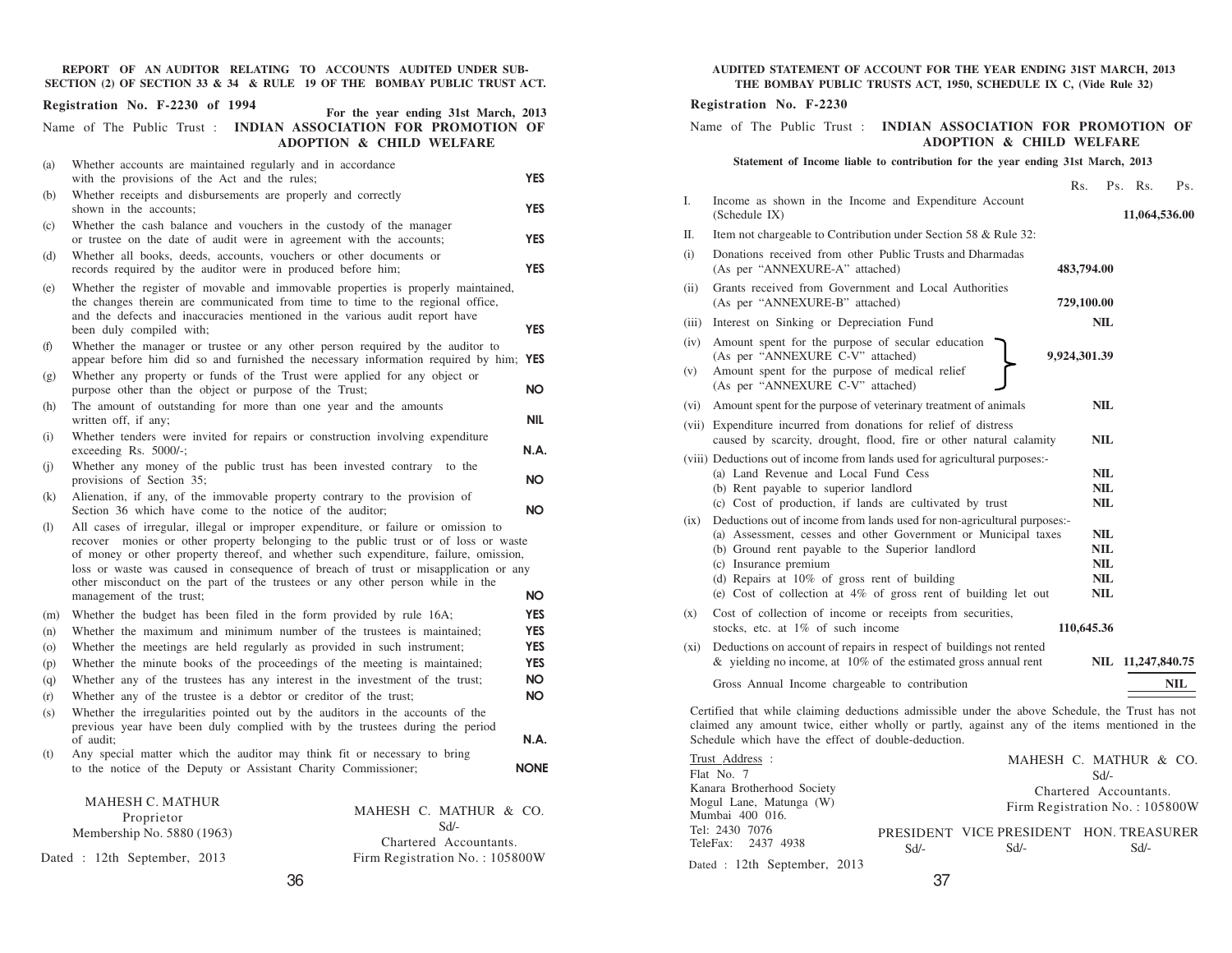|                                |                                                                               | THE BOMBAY PUBLIC<br>Name of The Public Trust | <b>SCHEDULE</b><br>(Vide Rule<br><b>BALANCE SHEET</b> | TRUSTS ACT, 1950<br><b>VIII</b><br>17(1)<br>as at 31st March, 2013 | INDIANASSOCIATION FOR PROMOTION OF ADOPTION & CHILD WELFARE                            |            | Registration No. F 2230 |
|--------------------------------|-------------------------------------------------------------------------------|-----------------------------------------------|-------------------------------------------------------|--------------------------------------------------------------------|----------------------------------------------------------------------------------------|------------|-------------------------|
| <b>Last Year</b><br>Ps.<br>Rs. | <b>FUNDS &amp; LIABILITIES</b>                                                | Rs.<br>Ps.                                    | This Year<br>Rs. Ps.                                  | Last Year<br>Rs.<br>Ps.                                            | <b>PROPERTY &amp; ASSETS</b>                                                           | Rs.<br>Ps. | This Year<br>Rs. Ps.    |
|                                |                                                                               |                                               |                                                       |                                                                    | <b>IMMOVABLE PROPERTIES</b>                                                            |            |                         |
|                                | <b>TRUSTS FUNDS OR CORPUS:</b>                                                |                                               |                                                       | 118,119.30                                                         | Balance as per last Balance Sheet                                                      | 106,307.37 |                         |
|                                | 8,733,768.62 Balance as per last Balance Sheet<br>Adjustments during the year | 8,917,713.38                                  |                                                       | 11,811.93                                                          | Less: Depreciation for the year $@$ 10% 10,630.74                                      |            | 95,676.64               |
|                                | (give details)                                                                |                                               |                                                       | 106,307.37                                                         |                                                                                        |            |                         |
|                                | Donation received during the year<br>towards :                                |                                               |                                                       |                                                                    | <b>INVESTMENTS</b>                                                                     |            |                         |
|                                | 87,000.00 Corpus Funds                                                        | 510,000.00                                    |                                                       |                                                                    | 15,437,371.00 (As per Annexure II)                                                     |            | 13,079,406.31           |
|                                | - Life Membership Fees                                                        | 10,000.00                                     |                                                       |                                                                    | <b>Note</b> : The market value of the above<br>Investments is not known $-$ not quoted |            |                         |
|                                | - Patron Membership Fee                                                       |                                               |                                                       |                                                                    | <b>FURNITURE &amp; FIXTURES</b>                                                        |            |                         |
|                                |                                                                               |                                               |                                                       | 58,304.85                                                          | Balance as per last Balance Sheet                                                      | 52,474.45  |                         |
|                                | 96,944.76 Transferred from Income & Expenditure                               |                                               | 115,185.67 9,552,899.05                               | 0.00                                                               | Additions during the year                                                              | 0.00       |                         |
| 8,917,713.38                   |                                                                               |                                               |                                                       | 58,304.85                                                          |                                                                                        | 52,474.45  |                         |
|                                | <b>OTHER EARMARKED FUNDS:</b>                                                 |                                               |                                                       | 5,830.40                                                           | Less: Depreciation upto date $@$ 10%                                                   | 5,247.45   | 47,227.00               |
|                                |                                                                               |                                               |                                                       | 52,474.45                                                          |                                                                                        |            |                         |
|                                | 265,750.00 Earmarked Donations<br>in the nature of Corpus                     | 265,750.00                                    |                                                       |                                                                    | OFFICE EQUIPMENT (TOTAL)                                                               |            |                         |
|                                |                                                                               |                                               |                                                       | 61,881.00                                                          | Balance as per last Balance Sheet                                                      | 41,418.45  |                         |
|                                | Earmarked Donations<br>to the extent not spent                                |                                               |                                                       | 16,630.00                                                          | Additions during the year                                                              | 350.00     |                         |
|                                | 11,408,776.01(As per Annexure-I)                                              |                                               | 9,164,762.03 9,430,512.03                             | 78,511.00                                                          |                                                                                        | 41,768.45  |                         |
|                                |                                                                               |                                               |                                                       | 5,000.00                                                           | Less: Sale during the year                                                             |            |                         |
| 11,674,526.01                  |                                                                               |                                               |                                                       |                                                                    | Less: Depreciation upto date                                                           |            |                         |
|                                | <b>CURRENT LIABILITIES:</b>                                                   |                                               |                                                       | 28,088.00                                                          | Computers @ 60%                                                                        | 11,235.60  |                         |
|                                | 5,425.00 Professional Tax Payable                                             |                                               | 365.00                                                | 4,004.55                                                           | Others @ 15%                                                                           | 3,456.37   | 27,076.47               |
|                                |                                                                               | contd                                         |                                                       | 41,418.45                                                          |                                                                                        | contd      |                         |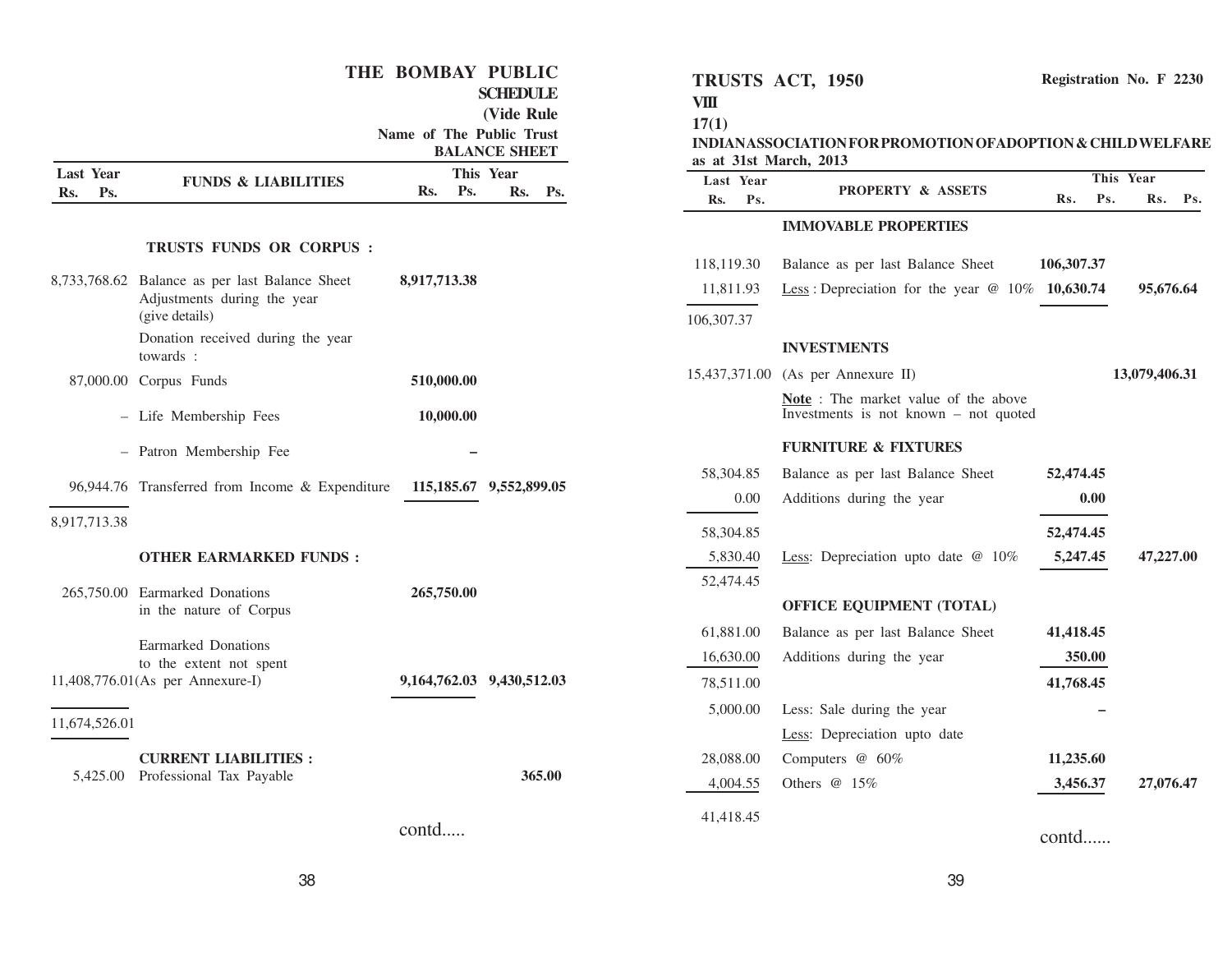#### **THE BOMBAY PUBLIC**

#### **SCHEDULE**

**(Vide Rule**

**Name of The Public Trust BALANCE SHEET** 

|                                |                                                         |                |            | BALANCE SHEET    |     |
|--------------------------------|---------------------------------------------------------|----------------|------------|------------------|-----|
| <b>Last Year</b><br>Ps.<br>Rs. | <b>FUNDS &amp; LIABILITIES</b>                          | Rs.            | Ps.        | This Year<br>Rs. | Ps. |
|                                |                                                         |                |            |                  |     |
|                                | <b>INCOME &amp; EXPENDITURE ACCOUNT</b>                 |                |            |                  |     |
|                                | $(1,683,936.04)$ Balance as per last Balance Sheet      | (1,134,582.41) |            |                  |     |
| 549, 353. 63                   | Add: Surplus per Income &<br>Expenditure Account        |                | 652,718.78 |                  |     |
|                                | Less: Deficit as per Income $\&$<br>Expenditure Account |                | 0.00       |                  |     |
|                                | $(1,134,582.41)$ Balance as per contra                  | (481, 863, 63) |            |                  |     |
|                                |                                                         |                |            |                  |     |

| 20,597,664.39 | 18,983,776.08 |
|---------------|---------------|
|---------------|---------------|

Regrouping of Head of Accounts is done wherever necessary.

As per Report of even date.

For **MAHESH C. MATHUR & CO.** Chartered Accountants Firm Registration No. : 105800W

> Sd/- (Mahesh C. Mathur) Proprietor Membership No. 5880 (1963)

**TRUSTS ACT, 1950**

**VIII 17(1)**

**INDIAN ASSOCIATION FOR PROMOTION OFADOPTION & CHILD WELFARE as at 31st March, 2013**

| Last Year     | <b>PROPERTY &amp; ASSETS</b>                     | This Year  |     |               |     |
|---------------|--------------------------------------------------|------------|-----|---------------|-----|
| Rs.<br>Ps.    |                                                  | Rs.        | Ps. | Rs.           | Ps. |
|               | <b>ADVANCES</b>                                  |            |     |               |     |
| 235.00        | Professional Tax Excess paid                     |            |     |               |     |
| 24,000.00     | Advances to Employees                            | 14,000.00  |     |               |     |
| 11,000.00     | Advances to Foster Parents                       | 9,000.00   |     |               |     |
| 18,000.00     | Telephone Deposits                               | 18,000.00  |     |               |     |
| 174,830.84    | Tax deducted at source                           | 248,125.84 |     |               |     |
| 228,065.84    |                                                  |            |     | 289,125.84    |     |
|               | <b>CASH AND BANK BALANCES</b>                    |            |     |               |     |
| 2,222,307.97  | (a) In Savings Accounts<br>(As per Annexure III) |            |     | 3,452,891.79  |     |
| 50,096.90     | (b) Cash in hand<br>(As per Annexure III)        |            |     | 123,414.40    |     |
|               | <b>SHORT TERM DEPOSITS</b>                       |            |     |               |     |
| 212,406.00    | $\ddot{1}$<br>Shamrao Vithal Co-operative Bank   |            |     |               |     |
| 986,568.00    | <b>IDBI</b> Bank (Saving)<br>$\ddot{\text{1}}$   |            |     | 761,028.00    |     |
| 126,066.00    | iii) IDBI Bank (FCRA)                            |            |     | 626,066.00    |     |
| 1,325,040.00  |                                                  |            |     |               |     |
|               | <b>INCOME &amp; EXPENDITURE ACCOUNT</b>          |            |     |               |     |
| 1,134,582.41  | Balance as per contra                            |            |     | 481,863.63    |     |
| 20,597,664.39 |                                                  |            |     | 18,983,776.08 |     |

& Liabilities and of the Property & Assets of the Trust.

| <b>Income Outstanding</b> |                   |  |  |  |
|---------------------------|-------------------|--|--|--|
| Rs. 3,35,732.33           |                   |  |  |  |
|                           | As per Annexure X |  |  |  |

|  | PRESIDENT SD/- VICE PRESIDENT SD/- |  |
|--|------------------------------------|--|
|  | HON. TREASURER SD/-                |  |

Dated : 12th September, 2013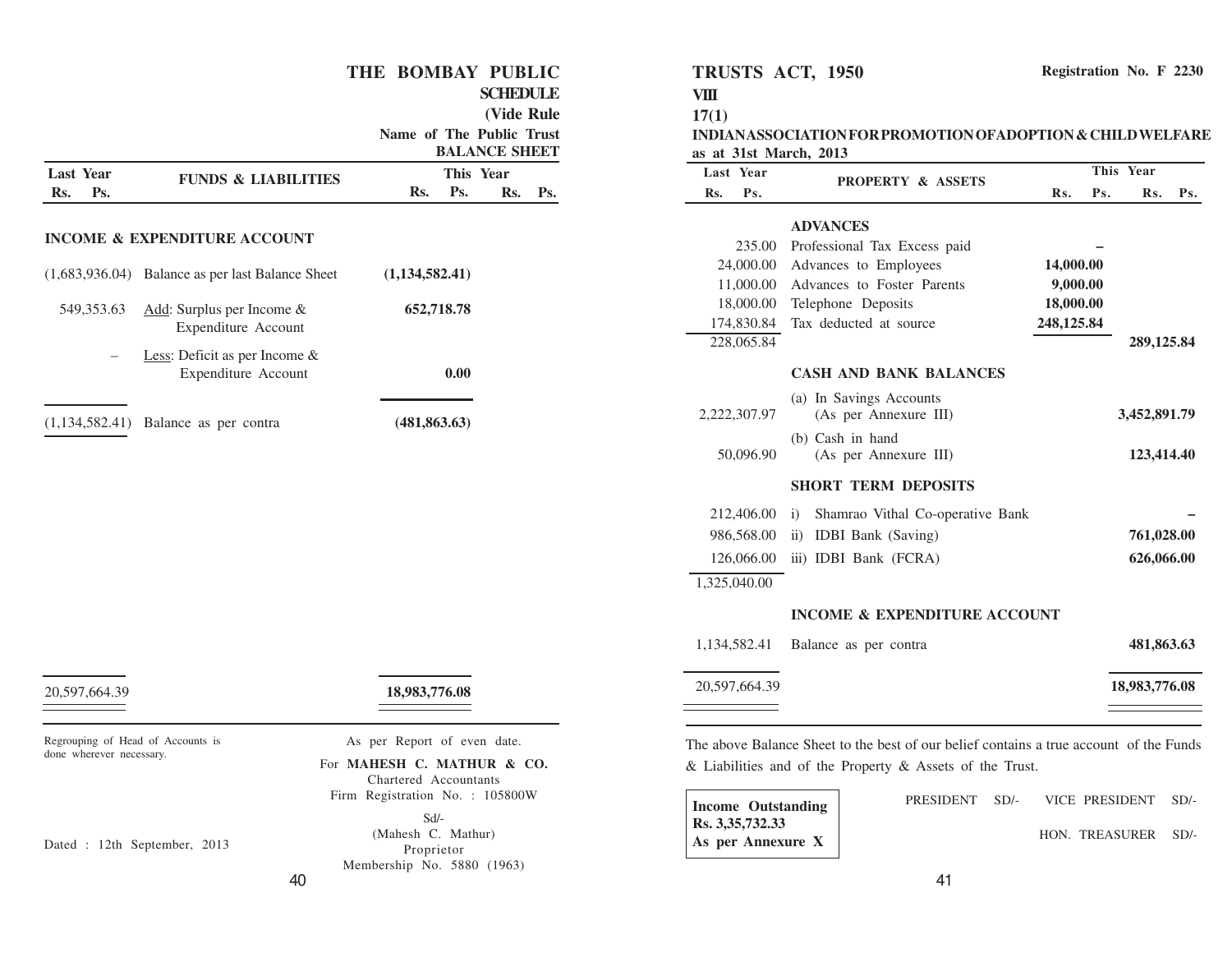**THE BOMBAY PUBLIC SCHEDULE (Vide Rule Name of The Public Trust Income & Expenditure Account Rs. Ps. EXPENDITURE Rs. Ps. Rs. Ps. Last Y This Year ear** 1. **ESTABLISHMENT EXPENSES** 319,957.37 (As per Annexure IV) **332,572.30** 2. **DEPRECIATION** 5,830.40 Furniture @ 10% p.a. **5,247.45** 11,811.93 Office Premises @ 10% p.a. **10,630.74** Office Equipment : 28,088.00 Computer System @ 60% **11,235.60** 4,004.55 Others @ 15% **3,456.37 30,570.16** 49,734.88 3. **EXPENDITURE ON OBJECTS OF THE TRUST** 10,379,493.86 Educational & Health (As per Annexure V) **9,924,301.39** 4. **INTEREST PAID ON TDS 396.00** 5. **TDS ON PAYMENT OF PROFESSIONAL FEES 8791.70** 96,944.76 6. **TRANSFERRED TO CORPUS FUND 115,185.67** 549,353.63 7. **SURPLUS CARRIED OVER** 646,298.39 **TO BALANCE SHEET 652,718.78 767,904.45 NOTES TO THE ACCOUNT :** (ANNEXURE VIII) 11,395,484.50 **11,064,536.00** Regrouping of Head of Accounts done wherever necessary. Dated : 12th September, 2013 As per Report of even date For **MAHESH C. MATHUR & CO.** Chartered Accountants Firm Registration No. : 105800W Sd/- (Mahesh C. Mathur) Proprietor

43 1,187,209.00 1. **INTEREST (REALISED) 1,321,888.00** 2. **DIVIDEND / INCOMES** 1,732.57 Unit Trust of India & Mutual Funds (As per Annexure IX) **3,420.01** 8,045,033.37 3. **DONATIONS IN CASH OR KIND 6,572,269.90** (As per Annexure VI) 2,155,218.56 4. **INCOME FROM OTHER SOURCES 3,166,958.09** (As per Annexure VII) 5. **TDS ON PAYMENT OF** 6,291.00 **PROFESSIONAL FEES –** 6. **DEFICIT CARRIED OVER TO** – **BALANCE SHEET –** 11,395,484.50 **11,064,536.00** PRESIDENT SD/-<br>VICE PRESIDENT SD/-HON. TREASURER SD/-

**INDIAN ASSOCIATION FOR PROMOTION OFADOPTION & CHILD WELFARE**

**Registration No. F 2230**

**INCOME Rs. Ps. Last Year Rs. Ps. Rs. Ps. This Year**

**TRUSTS ACT, 1950**

**as at 31st March, 2013**

**IX 17(1))**

Membership No. 5880 (1963)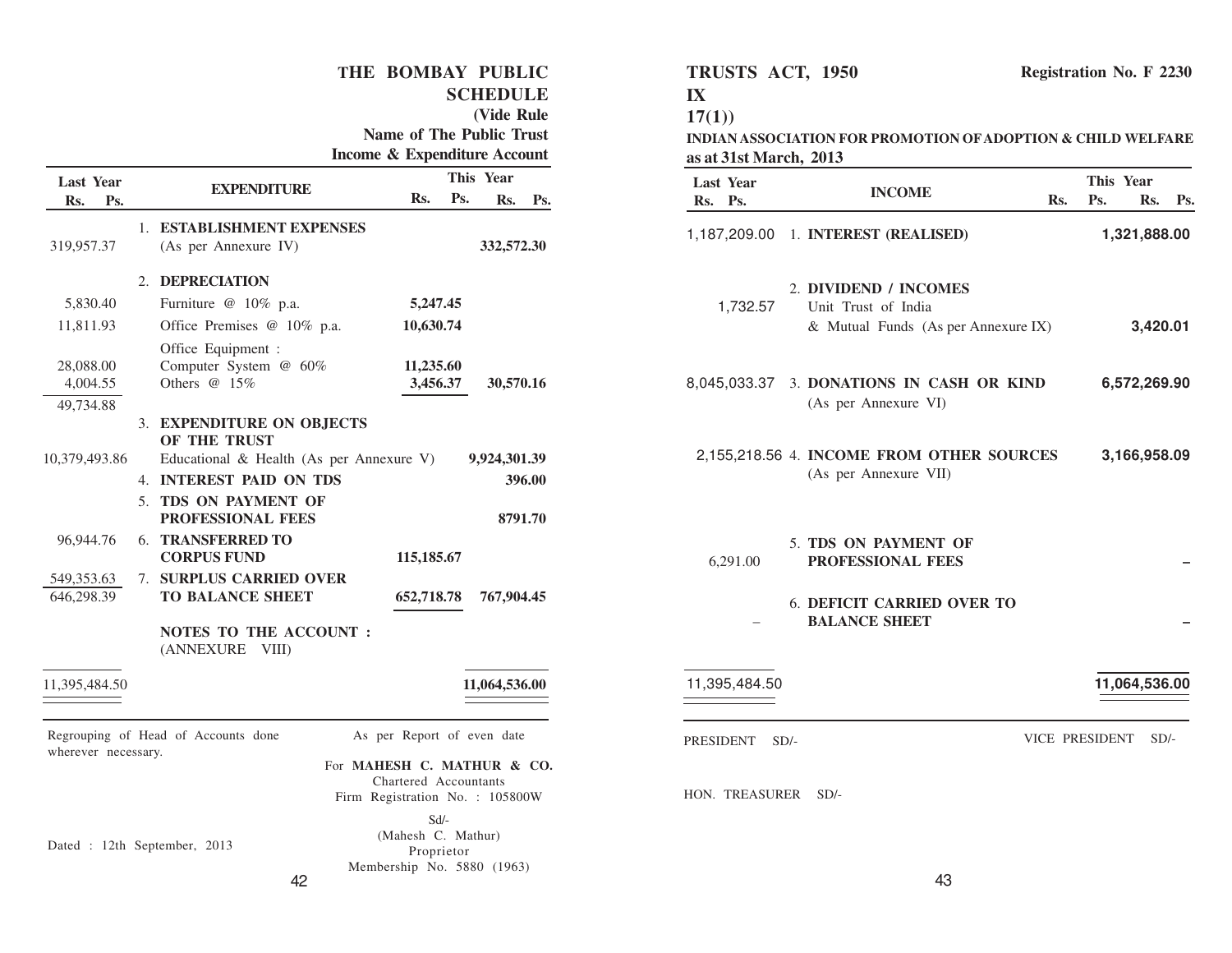#### **EXECUTIVE COMMITTEE MEMBERS**

#### **NAME DESIGNATION**

 $\bullet\hspace{0.2cm} \bullet\hspace{0.2cm} \bullet\hspace{0.2cm} \bullet\hspace{0.2cm} \bullet\hspace{0.2cm} \bullet$ 

| Ms. Najma Goriawalla   | President      |
|------------------------|----------------|
| Dr. (Ms.) Nilima Mehta | Past-President |
| Ms. Hansa Apparao      | Vice-President |
| Ms. Kaumudi Telang     | Hon. Secretary |
| Ms. Dolon Ghosh        | Hon. Treasurer |
| Ms. Ashraf Macchiwalla | Member         |
| Ms. Anjali Gokarn      | Member         |
| Ms. Veera Rao          | Member         |
| Ms. Zamruda Khanday    | Member         |
| Ms. Deepti Goradia     | Member         |
| Ms. Smita Zankar       | Member         |
| Mr. S. Vaidyanathan    | Member         |

**Note** : Executive Committee Members do not receive any remuneration. None of the Board Members are related to each other. Number of meetings held : Executive Committee – 4 General Body  $-1$ Minutes documented and circulated. No travel expenses were disbursed for attending the Board or other meetings. No international travel was undertaken. <sup>a</sup> <sup>a</sup> <sup>a</sup> <sup>a</sup> <sup>a</sup> <sup>a</sup> <sup>a</sup> <sup>a</sup> <sup>a</sup> <sup>a</sup> <sup>a</sup> <sup>a</sup> <sup>a</sup> <sup>a</sup> <sup>a</sup> <sup>a</sup> <sup>a</sup> <sup>a</sup> <sup>a</sup> <sup>a</sup> <sup>a</sup> <sup>a</sup> <sup>a</sup> <sup>a</sup> <sup>a</sup> <sup>a</sup> <sup>a</sup> <sup>a</sup> <sup>a</sup> <sup>a</sup> <sup>a</sup> <sup>a</sup> <sup>a</sup> <sup>a</sup> <sup>a</sup> <sup>a</sup> <sup>a</sup> <sup>a</sup> <sup>a</sup>

#### **VISITING HONORARIES \*** :

| Dr. Prashant Shah      | Psychiatrist             |
|------------------------|--------------------------|
| Dr. (Ms.) Hutoshi Bana | Occupational Therapist   |
| Ms. Nanda Purohit      | Psychologist             |
| Ms. Shakti Poddar      | Counseller               |
| Ms. Farzana Ansari     | <b>Tailoring</b>         |
| Ms. Vaishali Swami     | <b>Computer Training</b> |
| (*Honorarium paid)     |                          |

## **IAPA TEAM :**

| Ms. Sarita Shankaran    | Hon. Programme Mgr (Resigned Mar. 2013)  |
|-------------------------|------------------------------------------|
| Ms. Lakshmi Swaminathan | Sr. Project Officer                      |
| Ms. Savita Nagpurkar    | Adoption-In-Charge                       |
| Ms. Laxmi Nair          | Sr. Project Officer                      |
| Ms. Megha Chitanand     | Project Officer                          |
| Ms. Meherangiz Baria    | Project Officer (part-time)              |
| Ms. Shilpa Rane         | Project Officer                          |
| Ms. Rupali Suralkar     | Project Officer                          |
| Ms. Nilima Zanjad       | Project Officer                          |
| Ms. Ashwini Yadav       | Project Officer                          |
| Ms. Bharati Kedar       | Project Officer                          |
| Ms. Jayashree Gole      | Social Worker (Resigned May 2012)        |
| Mr. Anand Ishware       | Social Worker                            |
| Ms. Anita Chiplunkar    | Social Worker                            |
| Ms. Kanchan Sonawane    | Social Worker                            |
| Ms. Yasmin Khan         | Accountant                               |
| Ms. Yogita Lavekar      | Account Assistant                        |
| Ms. Karuna Sawant       | Account Assistant                        |
| Ms. Dulcine Irani       | Office Administrator                     |
| Ms. Vasudha Padwal      | Office Administrator                     |
| Ms. Sonali Pupala       | Computer Operator (Resigned Nov. 2012)   |
| Ms. Shraddha Bairollu   | Computer Operator                        |
| Mr. Sunil Talegaonkar   | Sr. Office Assistant                     |
| Mr. Sudhir Navghare     | Office Assistant                         |
| Mr. Sunil More          | Office Assistant (Resigned July 2012)    |
| Mr. Rajesh Rathod       | Office Assistant (Resigned October 2012) |
| Mr. Vishal Ambrale      | Office Assistant                         |
| Mr. Sandesh Lokhande    | Office Assistant                         |